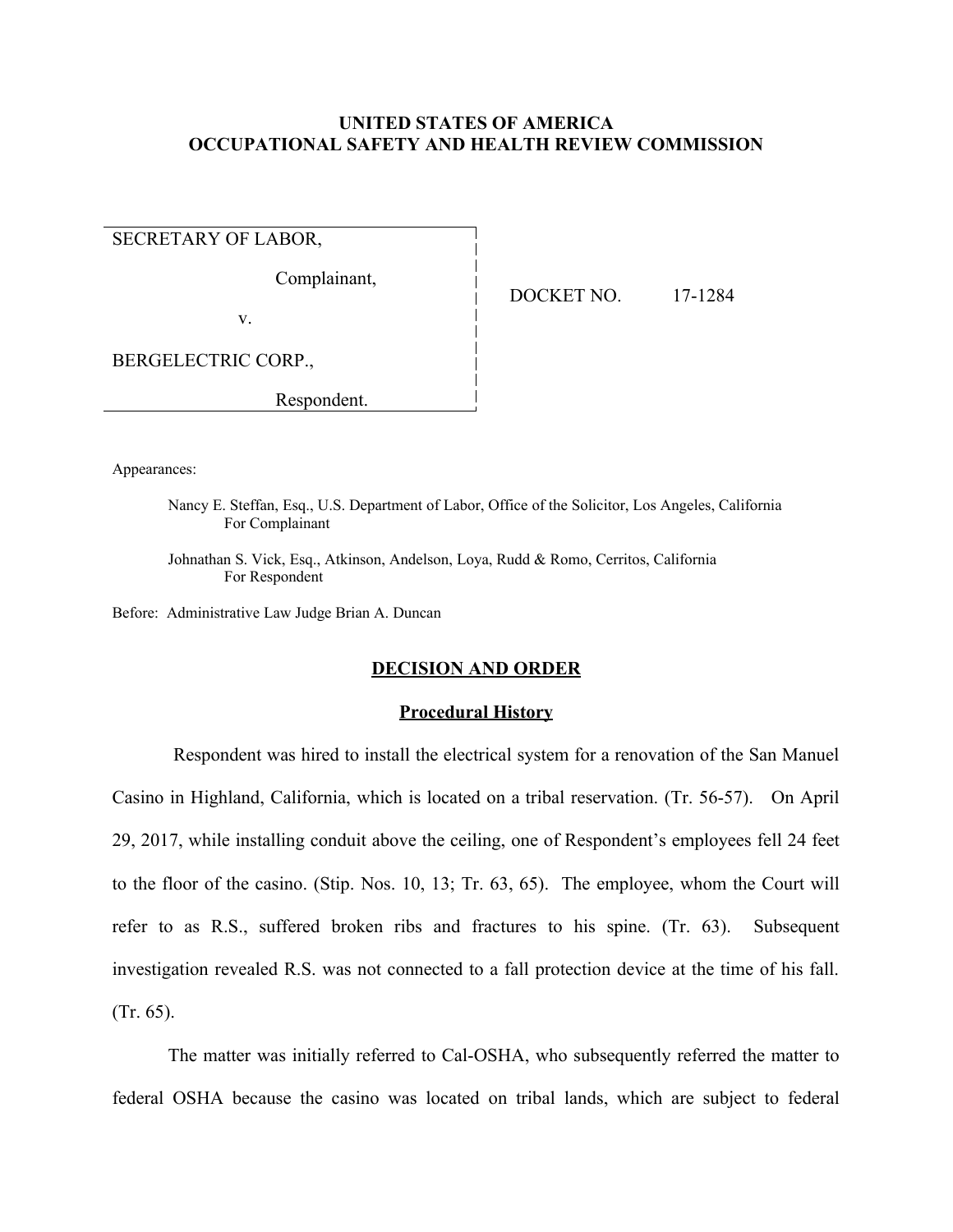jurisdiction. (Tr. 56–57). Compliance Safety and Health Officer (CSHO) Eric Christensen initiated an OSHA inspection with a phone call to Calvin King, Respondent's safety manager. (Tr. 62). CSHO Christensen traveled to the casino a few days later. At the conclusion of his inspection, CSHO Christensen recommended, and Complainant issued, one other-than-serious and three serious violations of the Act. The three serious violations were targeted at Respondent's fall protection program, while the other-than-serious violation addressed Respondent's failure to properly document R.S.'s fall on an OSHA 300 log. *Citation and Notification of Penalty*. Respondent timely submitted its notice of contest, bringing the matter before the Commission.

A trial was conducted in Los Angeles, California on September 25–26, 2018. Seven witnesses testified at trial: (1) CSHO Eric Christensen; (2) Calvin King, Respondent's Safety Manager; (3) Dan Chancellor, Superintendent for the San Manuel Casino Project; (4) Wendy McBride, Respondent's Chief Risk Officer; (5) Edward Valdez, General Foreman for the San Manuel Casino Project; (6) Rodney Poole, General Foreman; and (7) Pete Evans, Foreman. Both parties timely submitted post-trial briefs for the Court's consideration.

### **Jurisdiction & Stipulations**

The parties stipulated that the Commission has jurisdiction over this proceeding pursuant to Section 10(c) of the Act and that, at all times relevant to this proceeding, Respondent was an employer engaged in a business and industry affecting interstate commerce within the meaning of Sections 3(3) and 3(5) of the Act, 29 U.S.C. § 652(5). (Tr. 25). *See Slingluff v. OSHRC*, 425 F.3d 861 (10th Cir. 2005). The parties also stipulated to other factual matters, which were read into the record.<sup>[1](#page-1-0)</sup> (Tr. 24–27).

<span id="page-1-0"></span><sup>&</sup>lt;sup>1</sup>. References to the parties' stipulations shall be as follows: "(Stip. No.  $\Box$ )".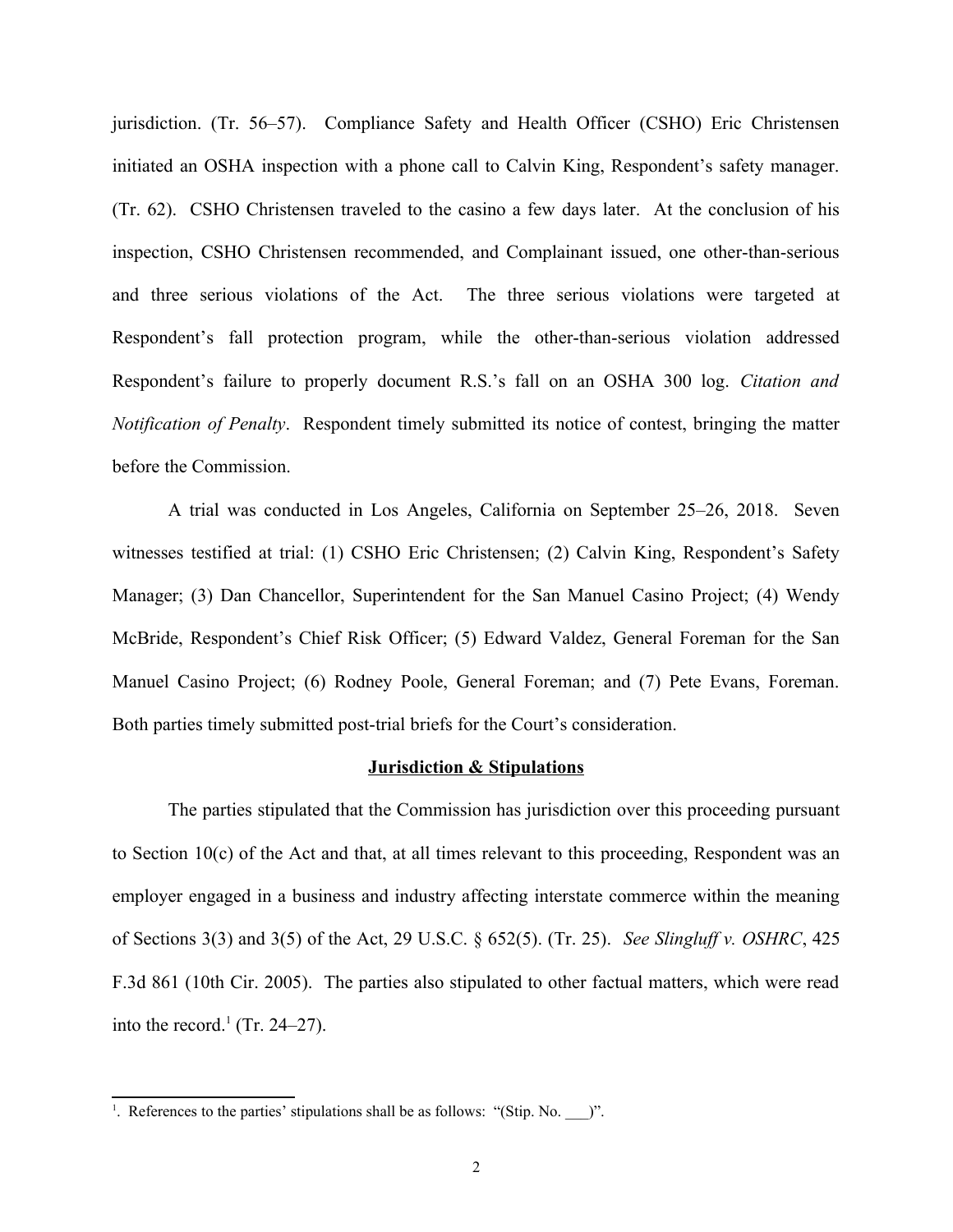# **Factual Background**

The San Manuel Casino project involved the renovation of a 20,000 square-foot space. (Tr. 267). As noted above, Respondent was responsible for the installation of electrical systems. The project was broken down into two phases, known as "Elvis" and "Priscilla". (Stip. Nos. 11, 12). During the Elvis phase of the project, Respondent set up a Technomedia presentation, which required the installation of electricity and support for large-scale LED screens. (Tr. 147, 203). Upon completion of the Elvis phase, Respondent transitioned to the Priscilla phase, which focused on the installation of the remaining electrical systems. (Tr. 145, 163). The events of this case occurred during the Priscilla phase of the project.

According to foreman Valdez, the electrical installation at the San Manuel Casino was a little different than other projects. (Tr. 206). Normally, Respondent prefers to install electrical conduit and wire prior to the installation of the ceiling, also referred to as the "hard lid", because you can perform all of the work from a scissor lift instead of climbing inside the ceiling. (Tr. 206). In this case, however, the general contractor had the ceiling installed prior to the installation of the necessary electrical wiring because other aspects of the project were behind schedule. (Tr. 206–207). Thus, Respondent's employees were required to work along the beams in the space *above* the drywall ceiling, which was 24 feet above the ground. (Stip. No. 10). To access the area above the hard lid, a hole was cut in the drywall, which allowed a scissor lift basket to enter. (Tr. 72; Exs. C-25, C-27, C-28).

Due to the unique work space above the hard lid, Respondent developed an Activity Hazard Analysis (as it does with all projects) to address the specific hazards its employees would encounter. (Tr. 146). According to safety manager King, Respondent used virtually the same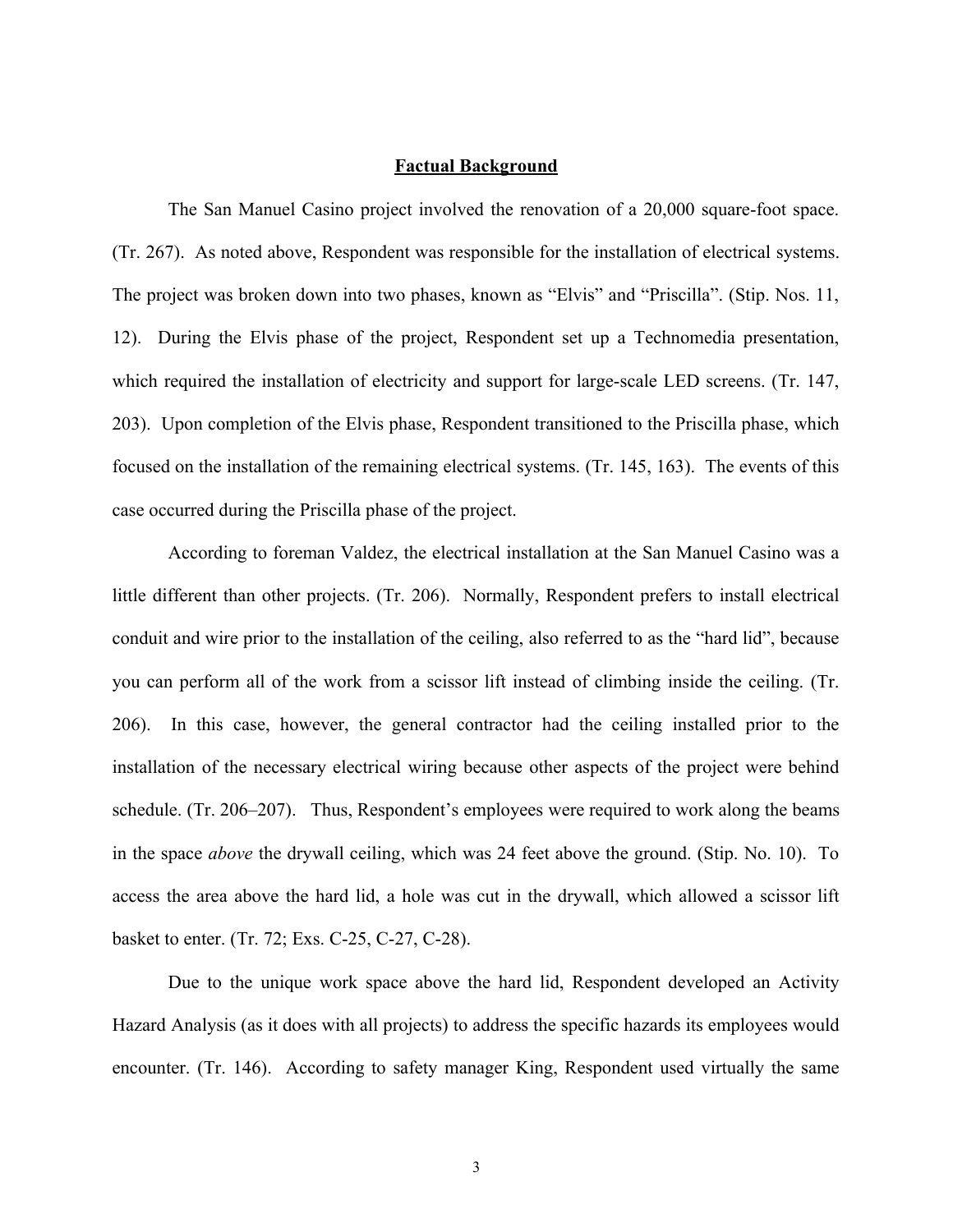AHA for the Priscilla project as it did for the Elvis project. (Tr. 145). Valdez explained that the hazards to which Respondent's employees were exposed were basically the same in both instances with the exception of the Technomedia portion of the Elvis phase, which required more equipment, people, and planning. (Tr. 203). In lieu of re-writing the AHA for the same basic hazards, Valdez determined the Elvis AHA adequately addressed the hazards encountered during the Priscilla project and that employees and foremen could address any peculiarities about the Priscilla project using the same guidelines. (Tr. 203). As it relates to the present case, the AHA contained the following provisions to address fall hazards above the hard lid:

- "Equipment that will be utilized for this operation will be 5 Beam straps in conjunction with five 30-foot yo-yo's and a scissor lift."
- "Workers will use a scissor lift to access the hard lid area. From the scissor lift, workers will connect one beam strap and yo-yo to the angle support beam. Workers will then place plywood onto the framing of the hard lid. One worker will then access the hard lid area and secure the plywood decking. Workers will then pass additional precut three-quarter inch plywood to the hard lid area. Workers shall secure the plywood decking to the framing of the hard lid to ensure all workers have a safe walking-working surface. Additional fall protection beam straps and 30 foot yo-yos will be installed on separate support beams. The competent person in fall protection *will then* inspect the fall protection system and walking-working surface *before any additional workers access the hard lid area*."

(Ex. C-2 at 1–2) (emphasis added). The AHA also provided information on equipment, rescue plans and procedures, training, inspection, and other hazard-related issues; however, the primary focus herein will be on the two provisions recited above.

# April 27, 2017 – The "Near-Miss"

On Thursday, April 27, 2017, an employee named Perry was assigned to hang conduit below the hard lid. (Tr. 170). To accomplish this, Perry was supposed to use the scissor lift to access the ceiling and string the conduit from the bottom. (Tr. 220–22). Instead, Perry opted to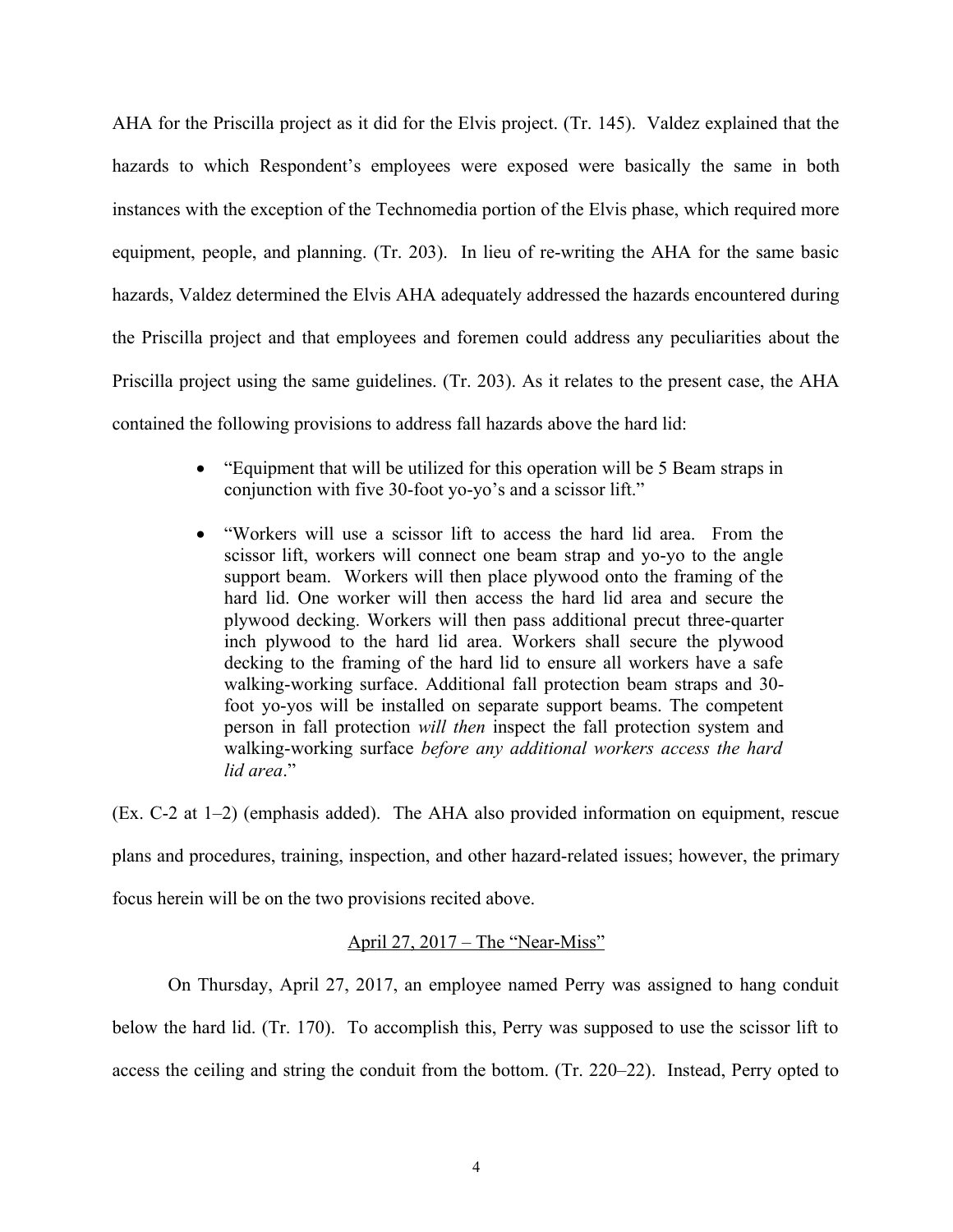use the scissor lift to go above the hard lid.<sup>[2](#page-4-0)</sup> As Perry was walking along the beams above the hard lid, he slipped and his foot broke through the drywall. (Tr. 163–64). Perry did not fall any further, however, because he was properly equipped with the necessary fall protection equipment: beam strap, yo-yo, and harness. (Tr. 170; Ex. C-2). Perry did not install the plywood decking prior to working above the hard lid, but foreman Valdez remedied that problem by having decking installed later that day. (Tr. 164). Dan Chancellor later noticed the hole left in the drywall by Perry's foot and directed Valdez to conduct tailgate refresher training on fall protection and the AHA the next morning, April 28, 2017. (Tr. 169). Perry was given a verbal warning for going above the hard lid without permission. (Tr. 163).

Although Complainant refers to this incident as a "near miss" to support its constructive knowledge arguments, the Court views it somewhat differently. It appears simply to be an incident in which an employee was in an elevated work area, using appropriate fall protection equipment, when his foot slipped off a steel beam onto ceiling drywall, resulting in a small hole. Though Respondent did not give him permission to be up there, no apparent fall protection violations were involved.

### April 28, 2017

The following morning, per Chancellor's direction, Valdez and Evans held refresher tailgate training on the AHA and associated fall protection requirements, including the provision regarding the installation of plywood decking above the hard lid. (Tr. 85–86, 275–76; Ex. C-16). Later the same day, Evans directed Ron Castro and R.S. to stage conduit and materials above the hard lid for conduit installation the following day. (Tr. 278). According to Evans, Castro had worked above the hard lid about ten times during the San Manuel casino project. (Tr. 277).

<span id="page-4-0"></span><sup>2</sup> . According to Valdez, this would make the job easier insofar as Perry would not need to repeatedly raise and lower the scissor lift to access the area below the hard lid. (Tr. 221).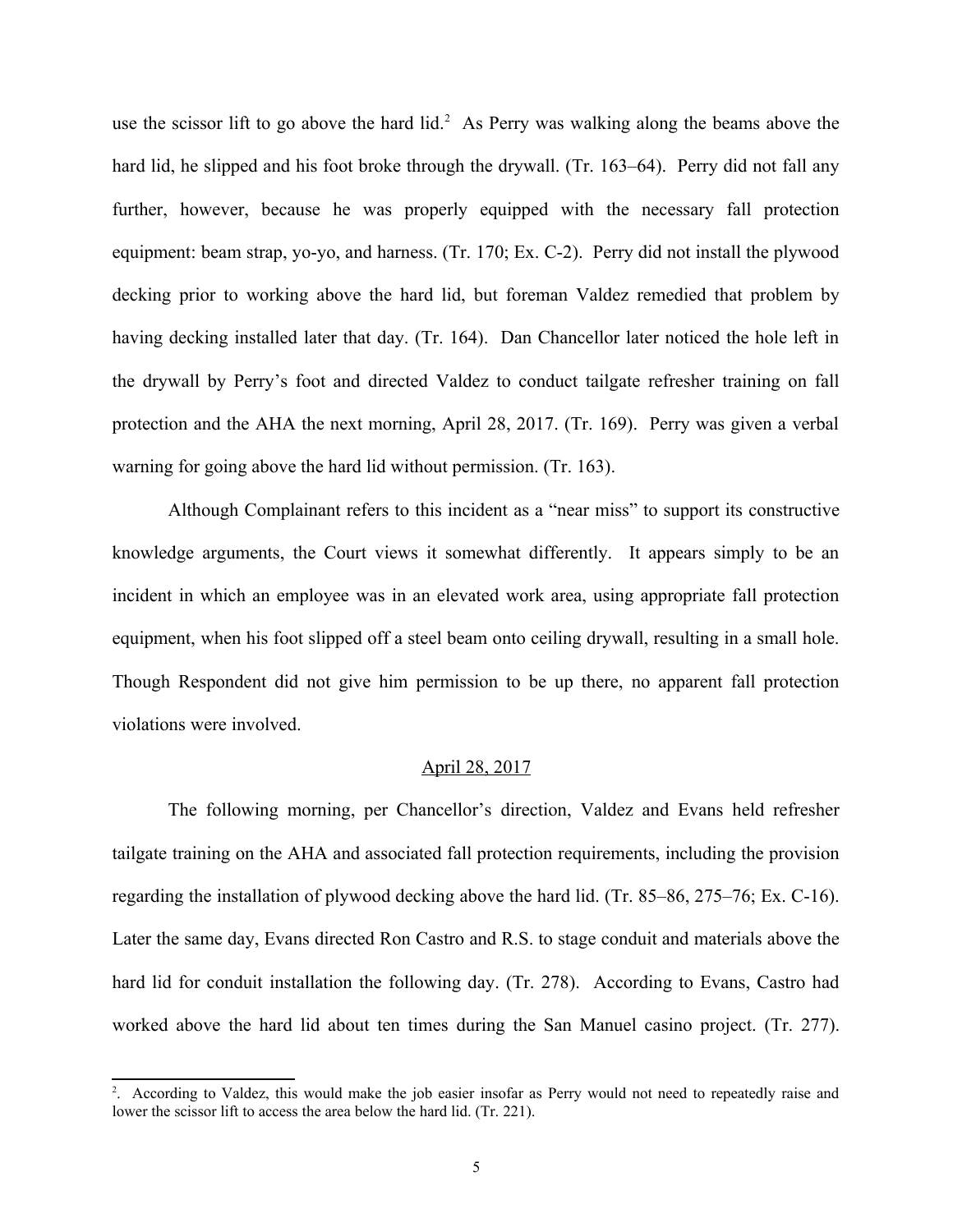Castro and R.S. had been working in another area of the casino but were added to Evans' crew after they had completed their other tasks. (Tr. 278).

The basic nature of the job, according to Evans, was to run conduit from "Point A to Point B". (Tr. 278). Because it was late in the day, though, Evans told them, "[I]t's towards the end of the day so just get your material gathered, stage it above the lid, and then we can start a full day tomorrow." (Tr. 278). "Staging", according to Evans, involved loading all the necessary materials into the lift, unloading them onto the beams just above the lid to the side of the scissor lift entrance, and securing them to the framework. (Tr. 279). Evans testified that neither Castro nor R.S. needed to exit the lift to stage the materials for the next day. (Tr. 279–80).

However, according to interviews conducted after the accident in this case, Castro got out of the lift on the afternoon of April 28, 2017. (Tr. 282). He exited the lift basket to install a beam strap (anchor) at a location close to where work would be occurring the next day. (Tr. 94–95). To accomplish this, Castro attached a lanyard to his harness, looped the lanyard around a beam, and attached the clip back onto itself. (*Id.*). He then crawled along the beams above the hard lid, attached the beam strap, and returned to the scissor lift. (Tr. 95). Castro's excursion out of the basket, above the hard lid, lasted approximately five minutes. (Tr. 95). There is no evidence that R.S. left the lift on April  $28<sup>th</sup>$ . Other than R.S., no one saw Castro crawl along the beams above the hard lid during those five minutes. (Tr. 282).

#### April 29, 2017 – The Accident

The next day, Respondent's crews met at the work trailer at 5:00 a.m. (Tr. 275). During that meeting, Evans talked to Castro about the specifics of his assignment, including safety, fall protection, plywood decking, and how the conduit would be installed. (Tr. 287). Afterward, Castro and R.S. traveled to the casino, which was about 100 or so yards away from Respondent's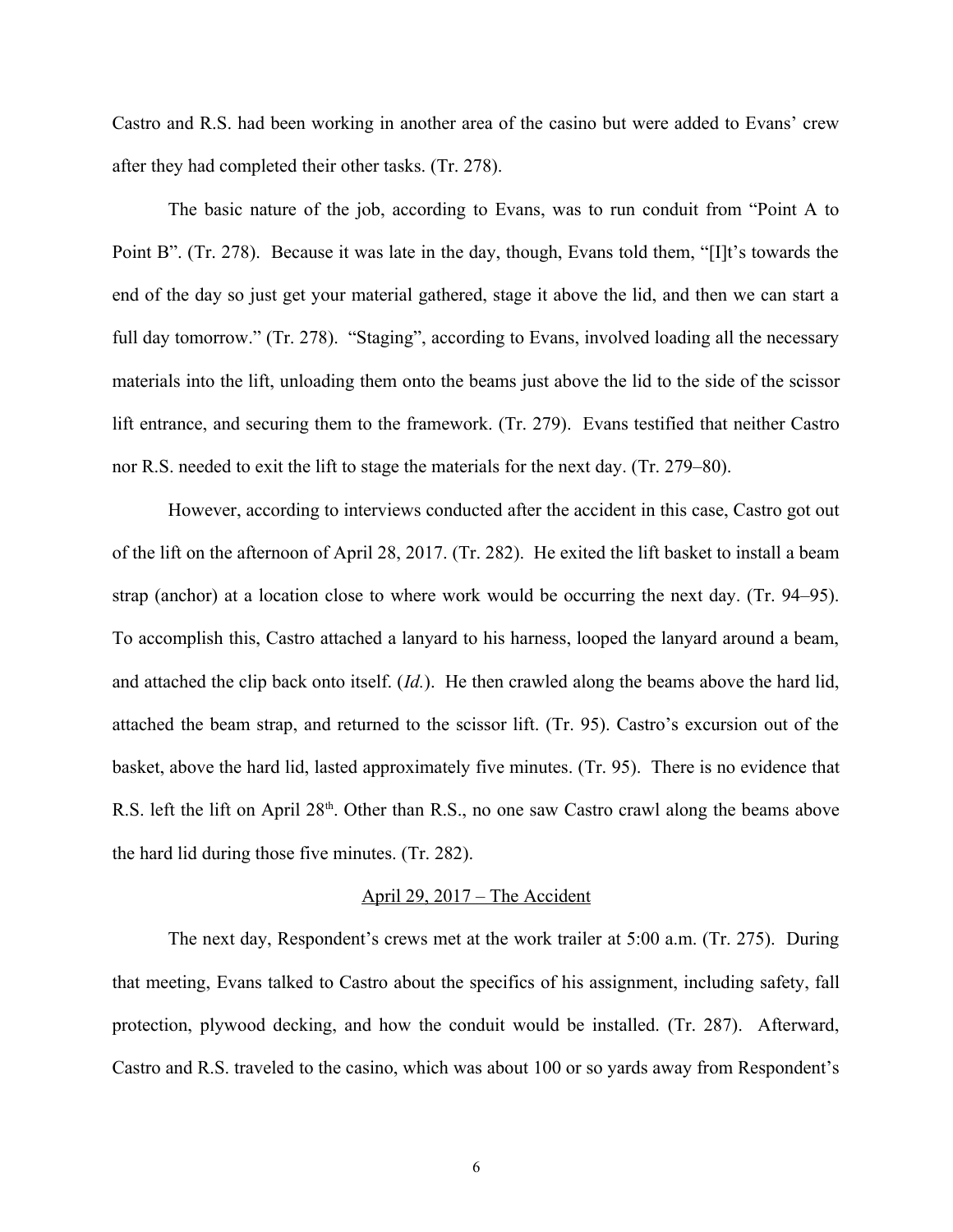trailer. (Tr. 284). Evans then met with Valdez to discuss the plan for the day and resolve any outstanding issues. (Tr. 287–88). After that, Evans testified he went into the casino, during which time he checked on the multiple crews under this supervision and answered questions from his lead men. (Tr. 289). Around 7:45 a.m. that morning, while Evans' was checking on various crews, R.S. crashed through the hard lid and fell 24 feet to the casino floor. (Tr. 288–89). According to Evans, he was approximately 60–80 feet away from where R.S. fell. (Tr. 92).

According to Chancellor, Castro and R.S. had been above the hard lid for approximately one hour at the time R.S. fell.<sup>[3](#page-6-0)</sup> (Tr. 66). Post-accident investigations by Respondent and Complainant revealed violations of both Respondent's AHA, and OSHA fall protection regulations, occurring above the hard lid. In particular, CSHO Christensen testified that the following occurred while R.S. and Castro were working above the hard lid:

- Once above the hard lid and out of the scissor lift, R.S. and Castro connected their lanyards (yo-yos) to the same beam strap (anchor point);
- R.S. complained to Castro that his lanyard was restricting his movement, to which Castro responded that R.S. needed to keep it on;
- No plywood decking was installed in the work area above the hard lid;
- R.S.'s lanyard was found hanging from a notch in an angle beam, indicating it was neither attached to the beam strap nor to the D-ring on the back of R.S.'s harness.

(Tr. 64, 95–96, 124, 153; Ex. R-58).

Evans testified he was waiting for Castro to call him that morning while he was making his rounds, so that he could perform a competent person inspection of their fall protection and decking, but Castro never called. (Tr. 301–302). According to Evans, this was standard

<span id="page-6-0"></span><sup>3</sup> . CSHO Christiansen said Castro initially told him that he and R.S. were connected to the same beam strap for about an hour, though the CSHO also testified Castro later told him they were in this position for nearly an hourand-a-half or more. (Tr. 96). Since it is unclear when exactly R.S. and Castro entered the hard lid, it is difficult for the court to determine with any degree of certainty how long they were up there. The general consensus, however, appears to be around an hour. At some point in that period, R.S. apparently disconnected his lanyard, leading to his fall.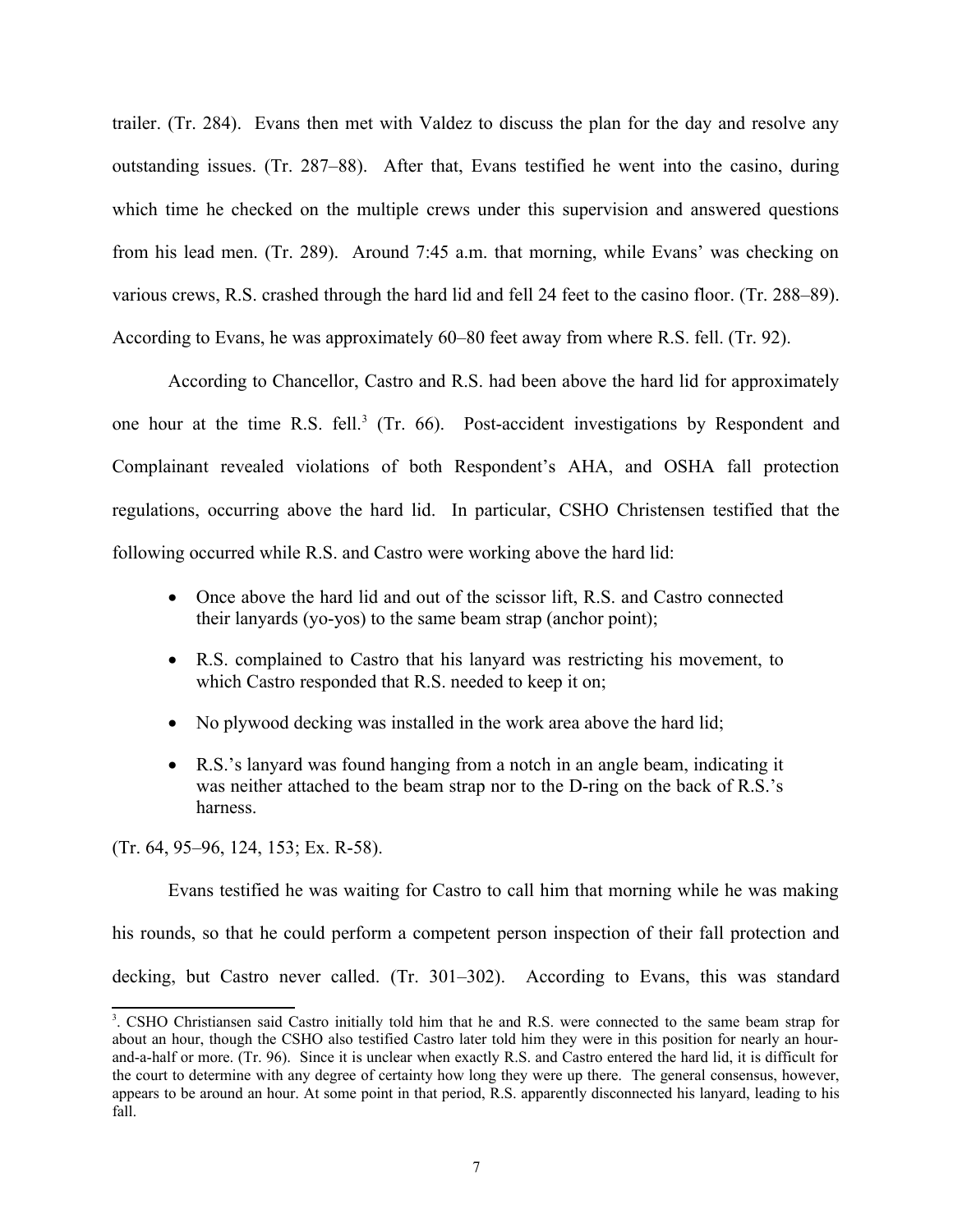procedure and required by the AHA. (Tr. 301). Otherwise, Evans testified, he would have been waiting around at the bottom of the scissor lift waiting for Castro to complete the installation of fall protection and decking while he could have been performing other duties. (Tr. 301). Evans said he could have gone by and yelled up to the workers from the ground (through the hole in the ceiling with the scissor lift in it), but instead was waiting for the call from Castro, who was familiar with the process. (Tr. 302).

# **Discussion**

## Citation 1, Item 1a

Complainant alleged a serious violation of the Act in Citation 1, Item 1a as follows:

29 CFR 1926.501(b)(1): Each employee on a walking/working surface with an unprotected edge which was 6 feet (1.8 m) or more above a lower level was not protected from falling by the use of guardrail systems, safety net systems, or personal fall arrest systems.

Hard lid area above the new gaming expansion: On April 29, 2017, employee(s) installing conduit were not protected from falling to the lower level. Employees were exposed to a fall hazard of at least 24 feet.

*Citation and Notification of Penalty* at 8.

The cited standard states;

*Each employee on a walking/working surface (horizontal and vertical surface) with an unprotected side or edge which is 6 feet (1.8 m) or more above a lower level shall be protected from falling by the use of guardrail systems; safety net systems; or personal fall arrest systems.*

29 C.F.R. § 1926.501(b)(1).

## Citation 1, Item 1b

Complainant alleged a serious violation of the Act in Citation 1, Item 1b as follows:

29 CFR 1926.502(d)(6)(iii): Snaphooks shall not be engaged to a Dee-ring to which another snaphook or other connector is attached:

Hard lid area above the new gaming expansion: On April 29, 2017, two workers concurrently connected their self-retractable lanyards to a single anchorage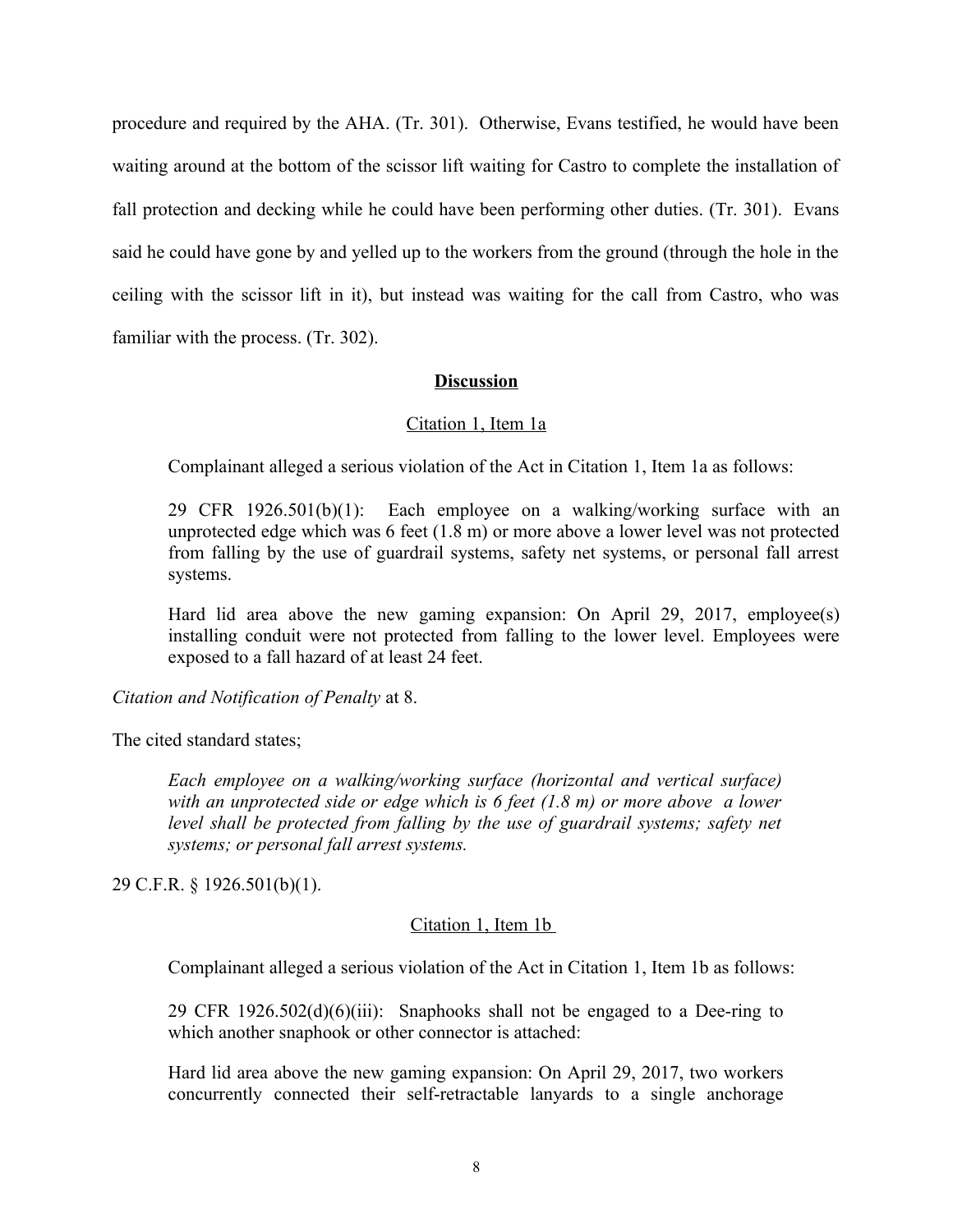connector strap while installing conduit. Employees were exposed to a fall hazard of at least 24 feet.

*Citation and Notification of Penalty* at 7.

The cited standard states;

*Unless the snaphook is a locking type and designed for the following connections, snaphooks shall not be engaged:* 

*…*

*to a dee-ring to which another snaphook or connector is attached.*

29 C.F.R. § 1926.502(d)(6)(iii).

## Citation 1, Item 2

Complainant alleged a serious violation of the Act in Citation 1, Item 2 as follows:

29 CFR  $1926.502(d)(6)(i)$ : Snaphooks were connected directly to webbing, rope, or wire rope.

Hard lid area above the new gaming expansion: On April 28, 2017, the Guardian selfretractable lanyard was wrapped around a structural member of the building and then hooked directly to itself. Employees were exposed to a fall hazard of at least 24 feet.

# *Citation and Notification of Penalty* at 8.

The cited standard states;

*Unless the snaphook is a locking type and designed for the following connections, snaphooks shall not be engaged:* 

*…*

*directly to webbing, rope, or wire rope.*

29 C.F.R. § 1926.502(d)(6)(i).

To establish a violation of an OSHA standard, Complainant must prove, by a preponderance of the evidence, that: (1) the cited standard applied to the facts; (2) the employer failed to comply with the terms of the cited standard; (3) employees were exposed or had access to the hazard covered by the standard, and (4) the employer had actual or constructive knowledge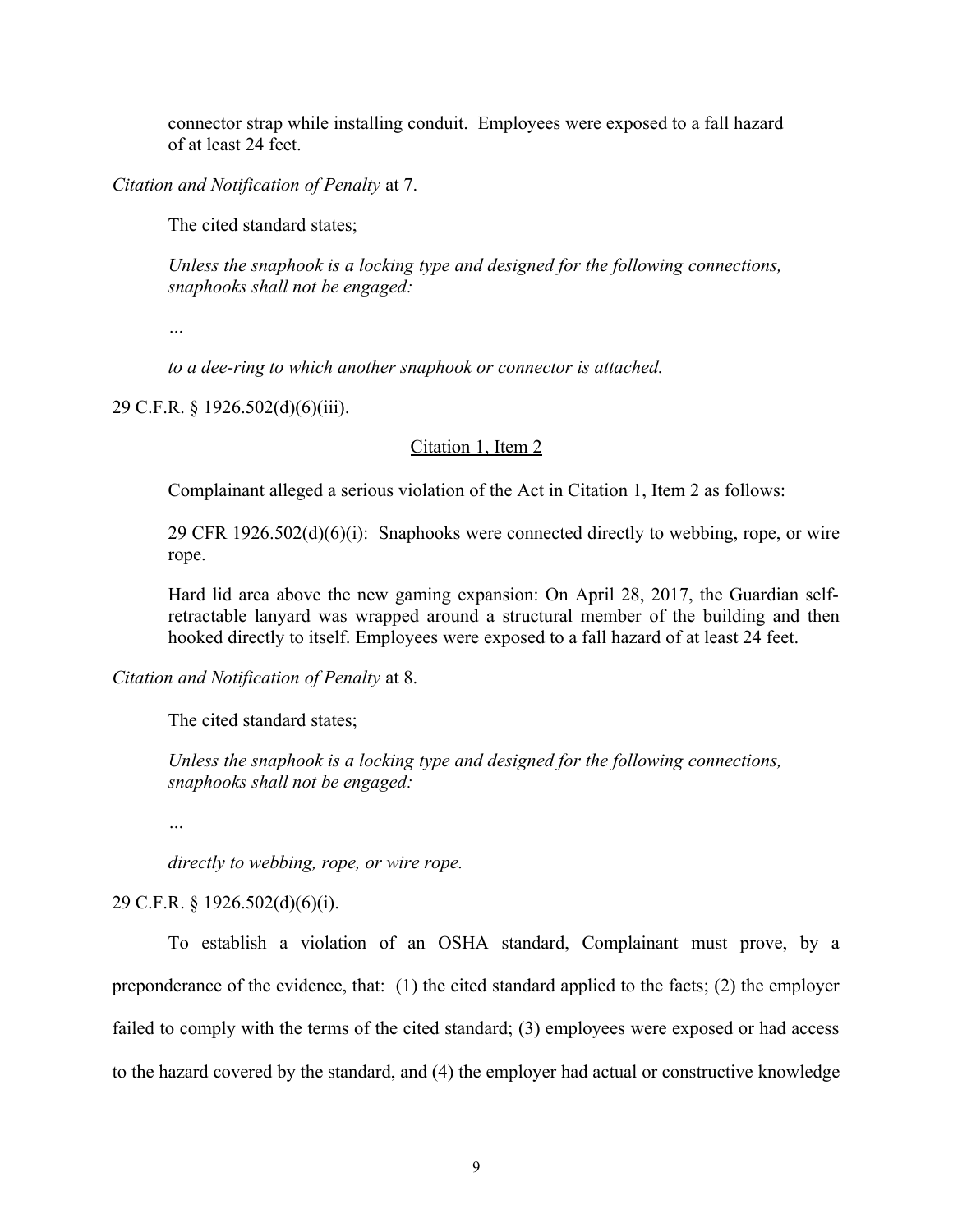of the violative condition (*i.e.*, the employer knew, or with the exercise of reasonable diligence could have known). *Atlantic Battery Co.*, 16 BNA OSHC 2131 (No. 90-1747, 1994).

The Court has grouped the foregoing citation items for discussion because Respondent admits the standards applied, were violated, and that its employees were exposed to the hazard resulting from the violations.<sup>[4](#page-9-0)</sup> *Resp. Brief* at 9. The real dispute is the element of employer knowledge. Complainant asserts that Respondent's foremen should have been aware of the violations occurring above the hard lid ceiling because their employees broke fall protection rules on three consecutive days (the purported "near miss" on April  $27<sup>th</sup>$  when Perry stepped off a beam; Castro connecting his lanyard to itself for five minutes on April  $28<sup>th</sup>$ ; and the April  $29<sup>th</sup>$ accident itself). Thus, Complainant concludes, Respondent failed in at least one of the following respects: clearly defined rules, adequate training, conducting timely and thorough inspections of the workplace, or implementing a progressive disciplinary program. Respondent contends it could not have known about the violations committed by R.S. and Castro because they were out of view while above the hard lid, its foremen provided frequent fall protection training, as recently as the morning of April  $28<sup>th</sup>$ , and Respondent had a documented history of progressive enforcement of its safety rules.

It is undisputed that Respondent did not have *actual* knowledge of the fall protection violations alleged in Citation Items 1(a), 1(b), or 2. (Tr. 119, 122). To establish *constructive* knowledge of a violation, Complainant must prove that "with the exercise of reasonable diligence, Respondent should have known of the hazardous conditions constituting the violation." *S.J. Louis Constr. of Texas*, 25 BNA OSHC 1892 (No. 12-1045, 2016). The operative term is "reasonable diligence". According to the Commission, "Reasonable diligence involves consideration of several factors, including the employer's obligation to have adequate

<span id="page-9-0"></span><sup>4</sup> . Citation 2, Item 1 will be dealt with at the conclusion of the Court's discussion of the fall protection items.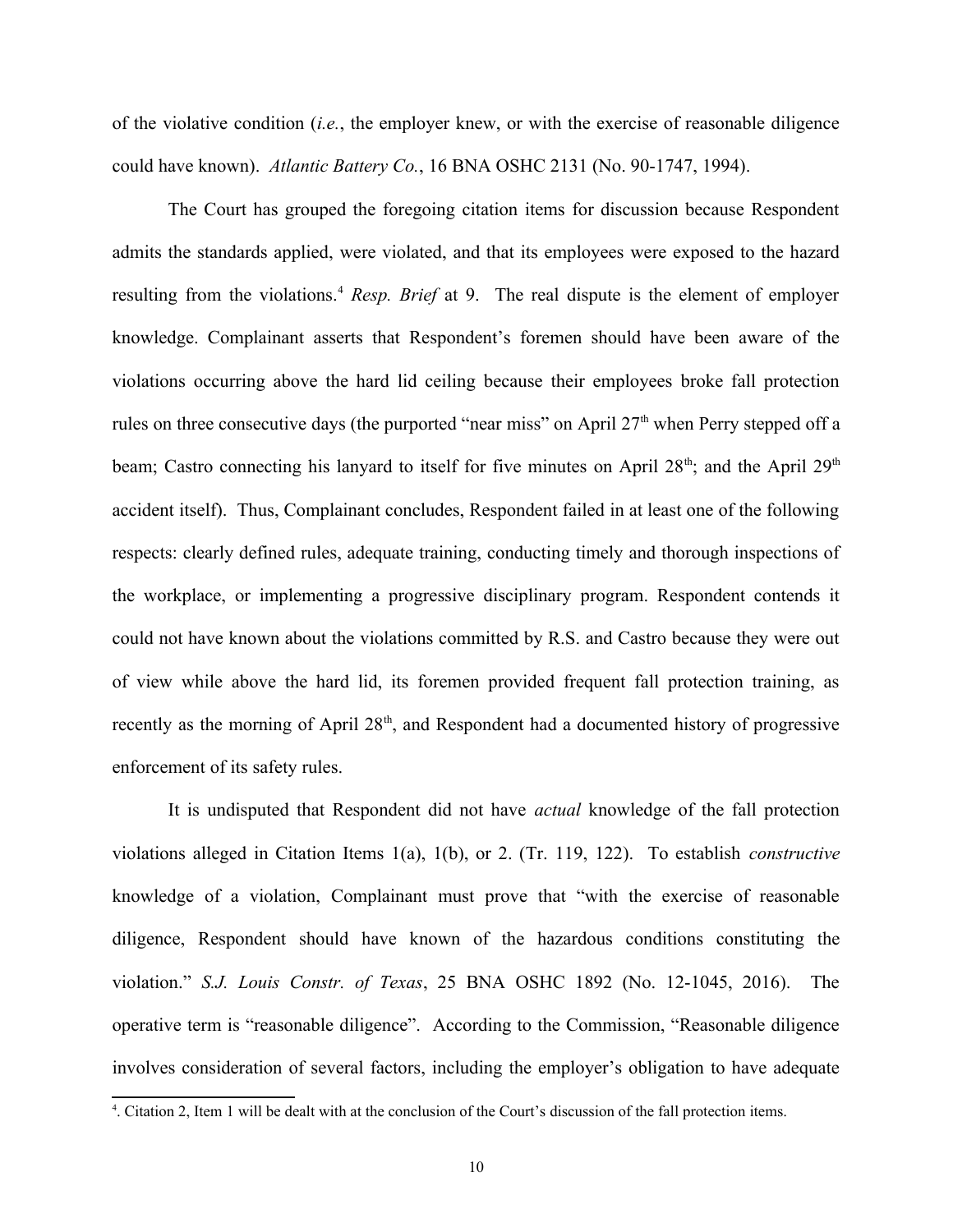work rules and training programs, to adequately supervise employees, to anticipate hazards, and to take measures to prevent the occurrence of violations." *Danis Shook Joint Venture XXV*, 19 BNA OSHC 1497, 1501 (No. 98-1192, 2001), *aff'd*, 319 F.3d 805 (6th Cir. 2003). The obligation to inspect (i.e., adequate supervision) for hazards "requires a careful and critical examination, and is not satisfied by a mere opportunity to view equipment." *Hamilton Fixture*, 16 BNA OSHC 1079, 1087 (No. 88-1720, 1993).

The hard lid was situated 24 feet above a 20,000 square-foot floor space. (Tr. 267). As recounted in Evans's testimony, the area above the hard lid was almost completely obscured from below except for the cut-outs that served as entry points for the scissor lift. (Tr. 292–293). When the scissor lift was in use, the area above the lid was further obscured by the lift itself. (Ex. 266–67). Poole testified that he (nor other supervisors) could not have seen any of the cited fall protection violations from the ground level. (Tr. 257–58; Ex. C-41). The Court agrees. As illustrated in the photos of the framework above the hard lid, even CSHO Christensen admitted it was difficult to identify the beam straps and anchor points while viewing the hard lid *from the elevated scissor lift*, let alone from 24 feet away on the ground, through an obstructed hole in the ceiling. (Tr. 71–74; Ex. C-29, C-35, C-36, C-37). For that matter, the Court had a hard time identifying the referenced locations in the photographs. (Ex. C-20, C-21, C-40 at 3). Thus, any suggestion Respondent's foremen could have known of the violations based on their ability to see them from the ground is rejected. *Cf. Simplex Time Recorder Co. v. Sec'y of Labor*, 766 F.2d 575, 589 (D.C. Cir. 1985) (finding constructive knowledge where non-compliant conditions and everyday practices of employees "were readily apparent to anyone who looked—*and* indisputably should have been known to management").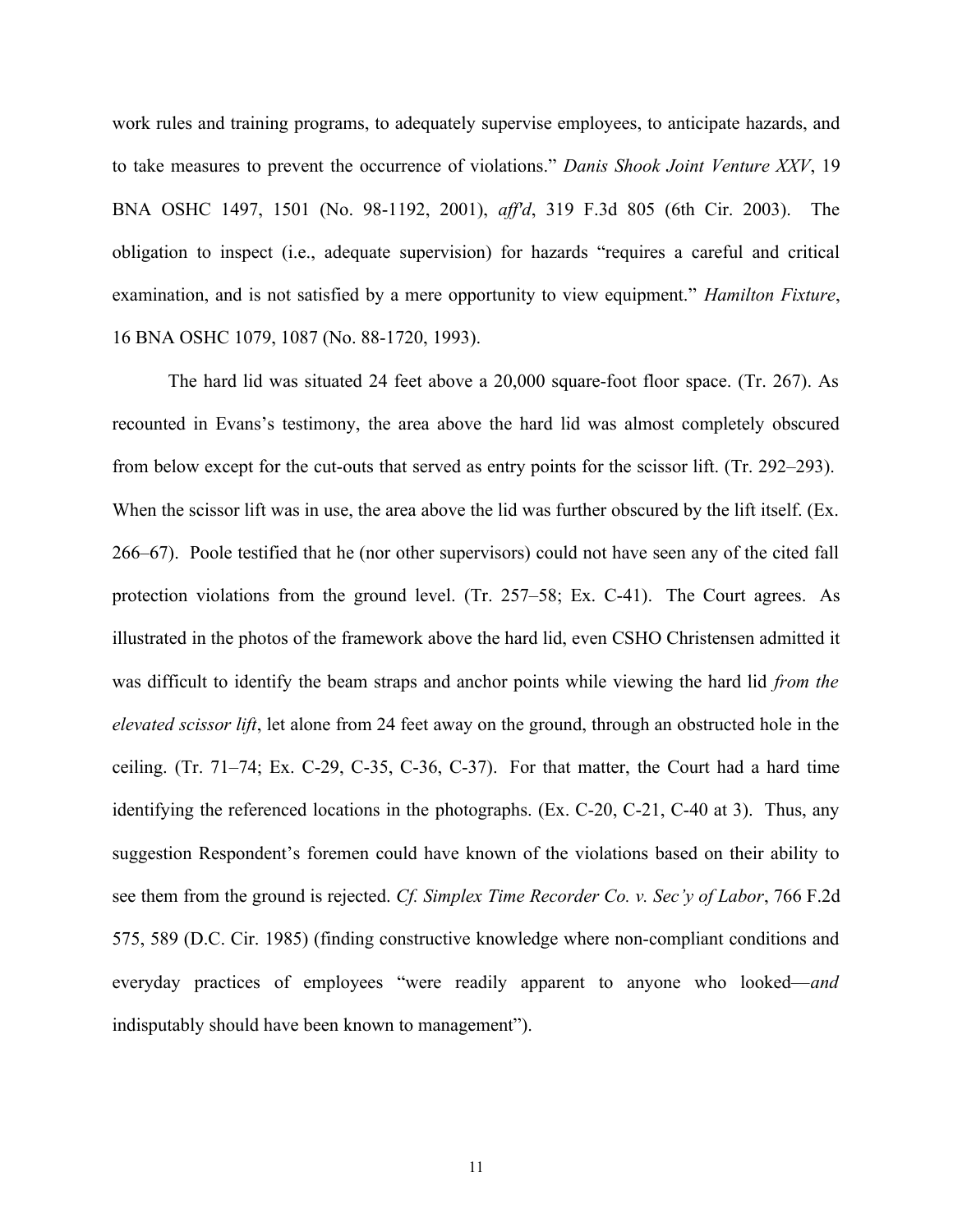Likewise, the factors listed by the Commission to determine whether Respondent exercised reasonable diligence weigh in favor of Respondent. As discussed in more detail below, the Court finds Respondent provide extensive training, supervision, and discipline such that it could not have foreseen R.S. and Castro's disregard for the rules.

# Work Rules & Training

Complainant suggests that Respondent's safety program was deficient because employees committed fall protection violations previously. However, simply because Respondent's employees committed a safety violation does not, of itself, establish inadequate training. *See, e.g., N&N Contractors, Inc.*, 18 BNA OSHC 2121 (No. 96-0606, 2000) (finding evidence that certain employee practices were violative did not *per se* establish existence of a training violation). Instead, a review of Respondent's training regime shows that it was thorough in terms of its content, regularity, and its utilization of classroom and on-the-job, practical training.

From the point that they are hired, Respondent's employees receive frequent training on fall protection. (Tr. 155; Ex. C-39). This starts with orientation, when employees are introduced to the employee handbook and Illness and Injury Protection Program (I2P2). (Tr. 140; Ex. C-38, C39). After orientation, employees are provided with both targeted tailgate training and sitespecific training, which are memorialized on sign-in sheets that indicate when training occurred, who attended, and what was discussed. (Tr. 244; Ex. R-13 to R-27). King, Poole, and Valdez all described how employees are given practical demonstrations about the proper method for putting on and setting up fall protection equipment, including attaching one yo-yo (lanyard) to one beam strap (anchor). (Tr. 139–146, 204, 247; Ex. C-2). Specifically, King testified about the standard fall protection kits, which came with one beam strap, one lanyard, one harness, and one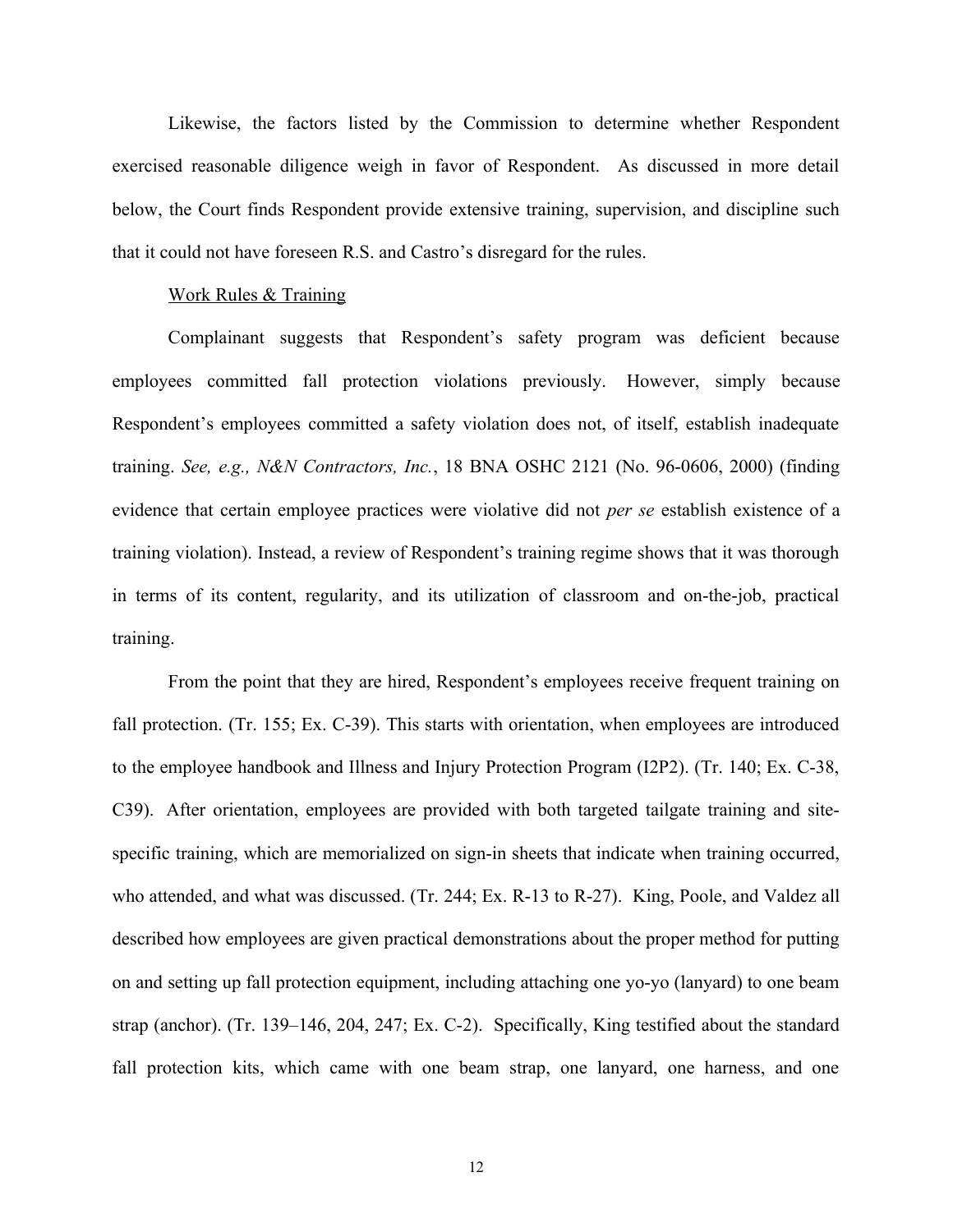carabiner. (Tr. 142–43). The foreman, in turn, would demonstrate how to set up the fall arrest system and how to inspect it. (Tr. 143–44). King's testimony was echoed by Valdez, who said he provided employees with "show-and-tell" training on the proper way to "put a harness on, adjust[] it, and show[] how it all worked with one beam strap and a yo-yo." (Tr. 204).

This training directly implicates the alleged violations in this case, including the proper method for attaching lanyards (yo-yos), restrictions on the number of lanyards per anchor point, and the removal of one's lanyard while working at height. Further, Respondent provided fall protection training per the AHA's guidelines multiple times in the year leading up to the accident, including the day before. (Tr. 90, 144, 246; Ex. C-15, C-16, R-12, R-13, R-16, R-20 to R-22). *See Thomas Indust. Coatings, Inc.*, 23 BNA OSHC 2082 (No. 06-1542, 2012) (finding employer adequately communicated rules through orientation, refresher, and hands-on training, all of which were documented). Indeed, the AHA itself indicates the manner in which fall protection equipment should be oriented and connected: (1) "Equipment that will be utilized for this operation will be 5 beam straps *in conjunction with* 5, 30-foot yo-yos . . . ."; and (2) "From the scissor lift, workers will connect *one beam strap and yo-yo* to the angle support beam." (Ex. C-2). When viewed collectively, the AHA, regular fall protection training, and hands-on demonstration of fall protection equipment, illustrate that Respondent had work rules designed to address the cited standards and implemented training to ensure compliance with those rules.

In his assessment of Respondent's safety program, CSHO Christensen acknowledged that he did not "find any deficiencies noted with the training content." (Tr. 126). The Court agrees. Respondent had a well-documented training regime that was implemented at orientation, at regular intervals thereafter, and in response to any event indicating further training might be required. Although CSHO Christensen testified that Castro told him<sup>[5](#page-12-0)</sup> he thought it was ok to

<span id="page-12-0"></span> $<sup>5</sup>$  Mr. Castro was not called to testify at trial. Although this out-of-court statement was introduced into the record,</sup>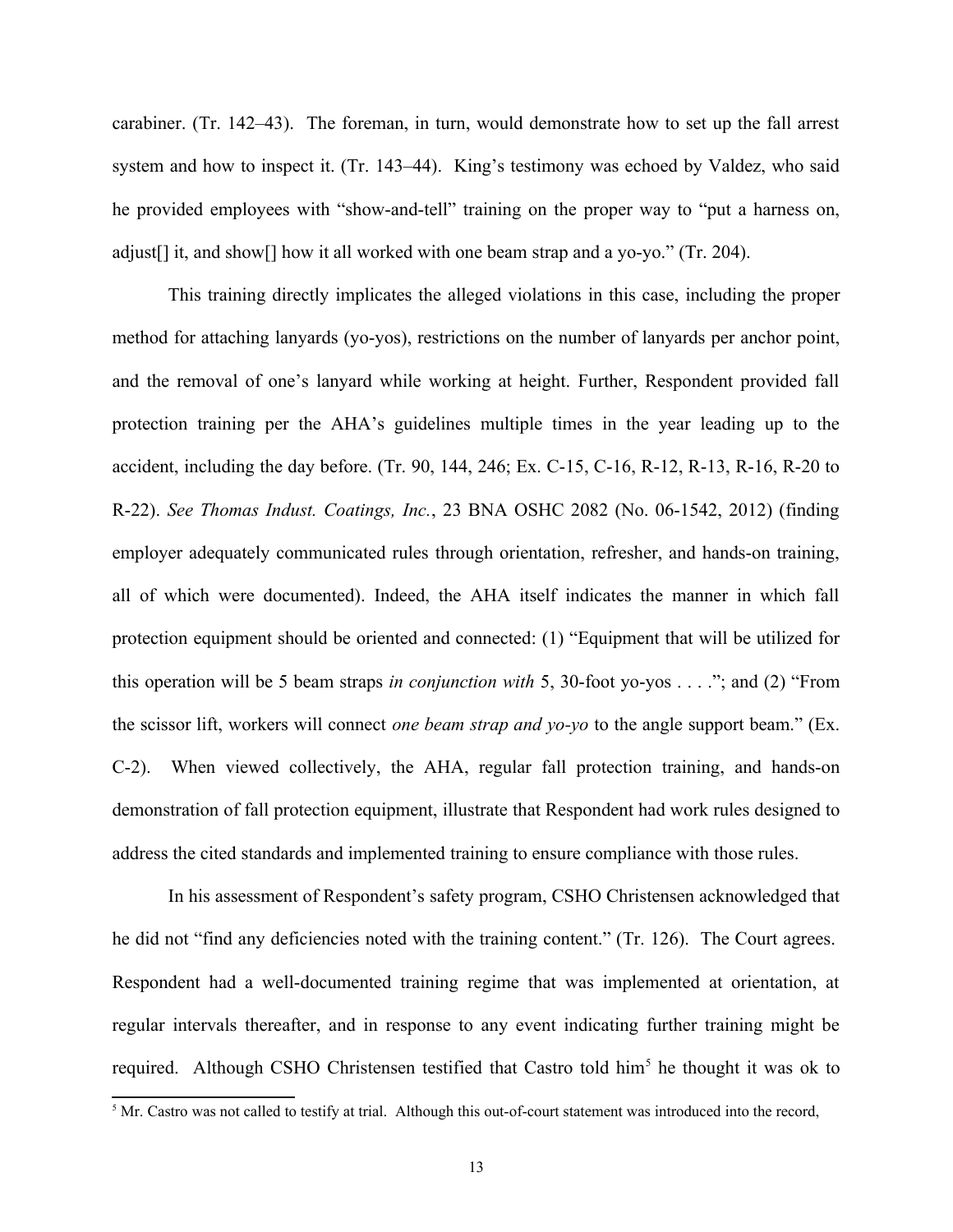attach two lanyards to one beam strap, Castro also told the CSHO he believed Respondent's preference was one lanyard to one beam strap. (Tr. 96–97). While this testimony is somewhat equivocal, it also comes to the Court second-hand from the CSHO; whereas the testimony regarding Respondent's training program and rules came from the direct trial testimony of multiple members of Respondent's management team. Accordingly, the Court finds this factor weighs in favor of Respondent.

#### Workplace Inspections

One of the hallmarks of the reasonable diligence inquiry is the obligation to inspect the workplace. *See Thomas Industrial Coatings*, *supra* (finding supervision adequate where weekly, documented inspections are performed by upper management and evidence illustrates direct, day-to-day supervision of employees); *Tex. A.C.A., Inc.*, 17 BNA OSHC 1048, 1050 (No. 91- 3467, 1995) (finding no constructive knowledge based on inadequate inspection because Secretary failed to prove inspections were not reasonably diligent); *but see N & N Contractors, Inc.*, 18 BNA OSHC 2121, 2124 (NO. 96-0606, 2000) (constructive knowledge found where employer was aware its employees regularly violated a work rule). Complainant argues that Respondent failed to exercise reasonable diligence with respect to the area above the hard lid because (1) the AHA required a competent person inspection prior to employees beginning work on April 29th, which had not yet occurred at the time of the accident; (2) R.S. and Castro's foreman, Evans, knew they were in the hard lid, as evidenced by the elevated scissor lift; and (3) Evans was onsite and "all over that casino" for at least an hour while R.S. and Castro were above the hard lid on April  $29<sup>th</sup>$ . Respondent, on the other hand, argues that it performed regular inspections of all work areas, including above the hard lid, and that Complainant misunderstands how the inspection requirements of the AHA were employed. Based on what follows, the Court

the Court notes Respondent's inability to cross-examine on the point.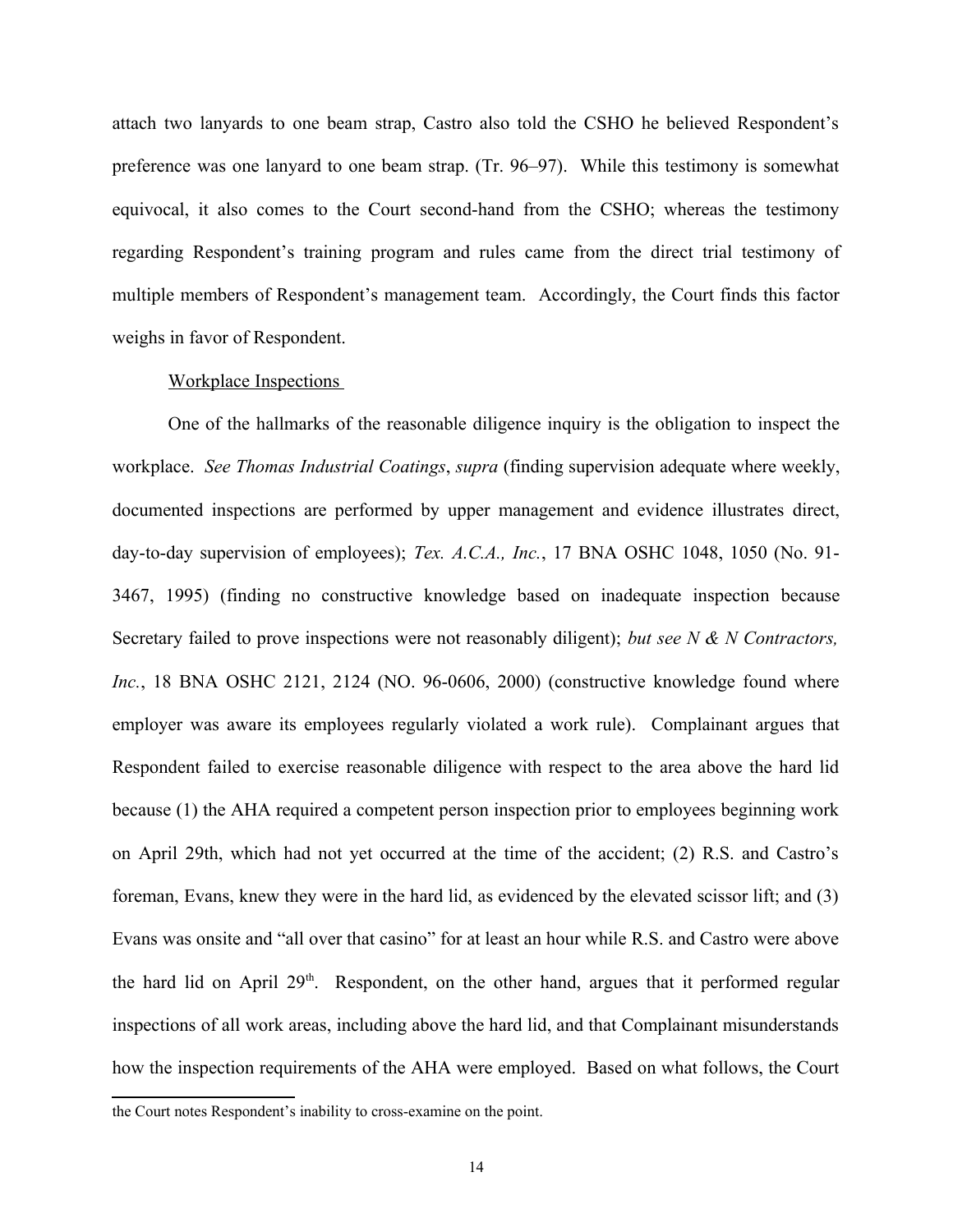finds Complainant failed to prove Respondent's workplace inspection practices were deficient, and therefore should have known of the violations occurring above the hard lid during the five minute period on April  $28<sup>th</sup>$  or at the time of the accident on April  $29<sup>th</sup>$ .

According to Valdez, the AHA for activities above the hard lid was very clear. (Tr. 198). First, workers that travel above the hard lid were directed to attach a beam strap and yo-yo to an angle support beam while still inside the scissor lift. (Ex. C-2 at 1). Second, workers were then directed to place plywood onto the metal framework of the hard lid. Third, one worker would access the hard lid and secure the decking, pieces of which would be passed to the worker from the other worker(s) still inside the lift, with additional fall protection beam straps and yo-yos. [6](#page-14-0) Finally, in the words of the AHA, "the competent person *will then* inspect the fall protection system and walking-working surface before any additional workers access the hard lid area." (Ex. C-2 at 2) (emphasis added). Thus, according to this policy, the mandate for a foreman to inspect the fall protection equipment and working surface arose *after* everything was properly set up.

According to Evans and Valdez, this procedure played out the same way each time. Employees would be sent up into the hard lid, where one of them—the one with the most experience—would tie-off, then install the other fall protection connections and decking, while the other handed off materials from the lift. (Tr. 208–211). After the fall protection was installed, but before electrical work began, the installer would call down to one of the available competent persons, who would then perform an inspection of the fall protection and decking to ensure it was safe for additional workers. (Tr. 276–77). The installer was instructed to call the competent person to inspect because the foremen had other responsibilities to perform at the

<span id="page-14-0"></span><sup>6</sup> . According to Valdez, the purpose of the decking was to provide a safer working surface, not as a means of fall protection. (Tr. 207–208).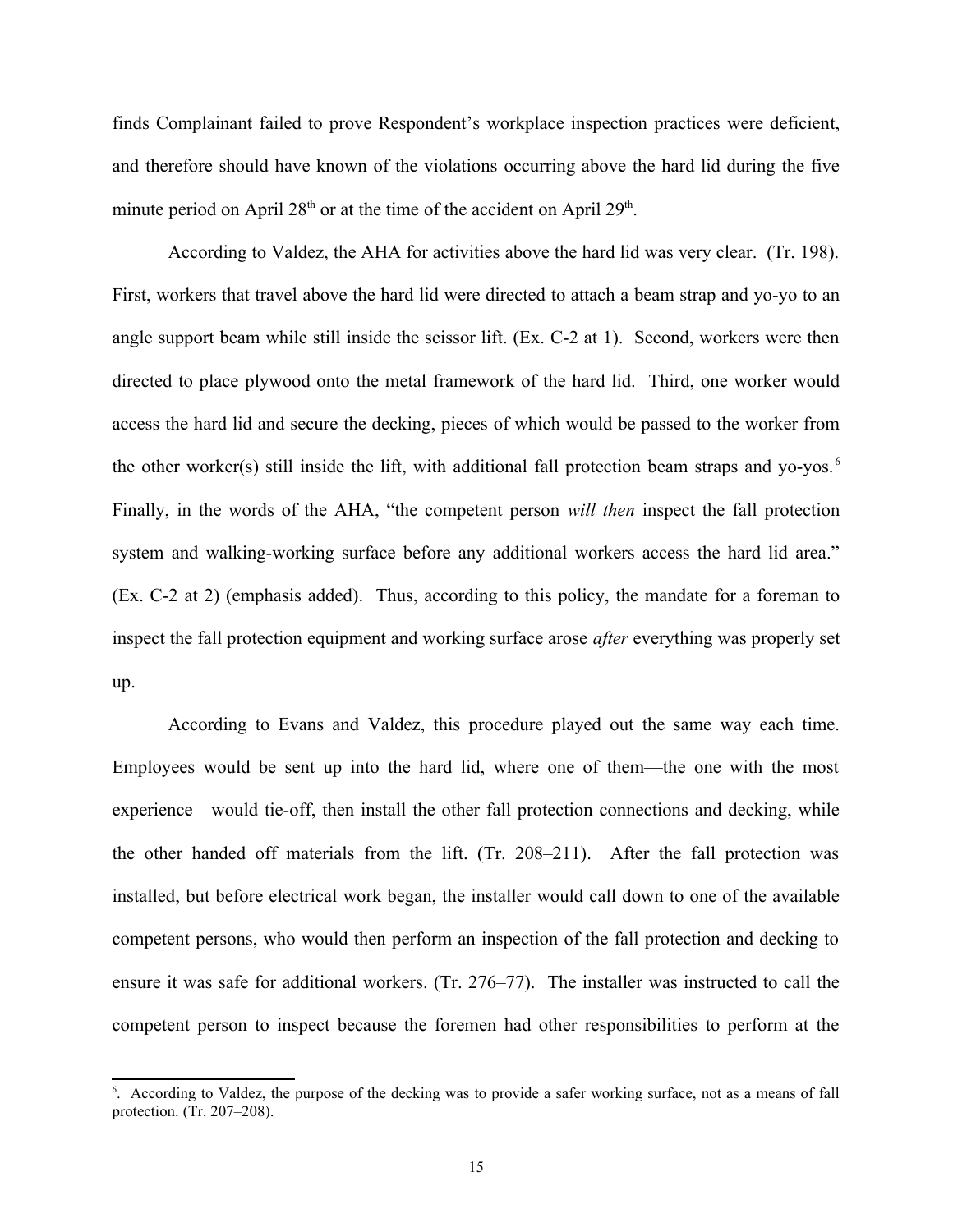worksite. (Tr. 288, 301–302). To Evans, it did not make sense to wait at the bottom of the lift waiting for Castro to complete the installation of the fall protection when he could be performing other inspections and duties until they were ready. (Tr. 301). The Court agrees.

Contrary to the arguments of Complainant, the Court does not see a contradiction between Evans' deposition and trial testimony. In his deposition, Evans stated he was going to perform his competent person inspection of the hard lid fall protection system "as soon as he could". (Tr. 296). At trial, he described the process recounted above, and testified he was going to conduct his inspection "[a]s soon as [Castro] called me." (Tr. 295). Evans clarified that he meant as soon as both time and circumstances—namely, the call from Castro in conjunction with whatever he was doing at that moment—would permit. (Tr. 295). The procedure described by Evans, Valdez, and Poole was memorialized in the AHA and appears to have been a practice Castro was aware of given his familiarity with working above the hard lid.

Evans testified that Castro had worked above the hard lid at least 10 times prior to the events of April 28–29, 2017, and therefore knew of the proper process for the installation and review of fall protection systems. (Tr. 277). *See SJ Louis Constr. of Texas*, *supra* (finding generalized instructions adequate when crew leader had been provided extensive training on hazard at issue and illustrated understanding of that training on multiple occasions). There is no evidence Castro or R.S. had ever been disciplined while working above the hard lid or for any other fall protection-related violation. Castro and R.S. had attended multiple tailgate training sessions addressing the hard lid AHA, including one session that took place on the morning of April  $28<sup>th</sup>$ . Evans further testified that, on the morning of April  $29<sup>th</sup>$ , he discussed the job and the AHA with R.S. and Castro before they went into the hard lid, including safety and fall protection, the plywood working surface, and the specifics of the conduit installation. (Tr. 287).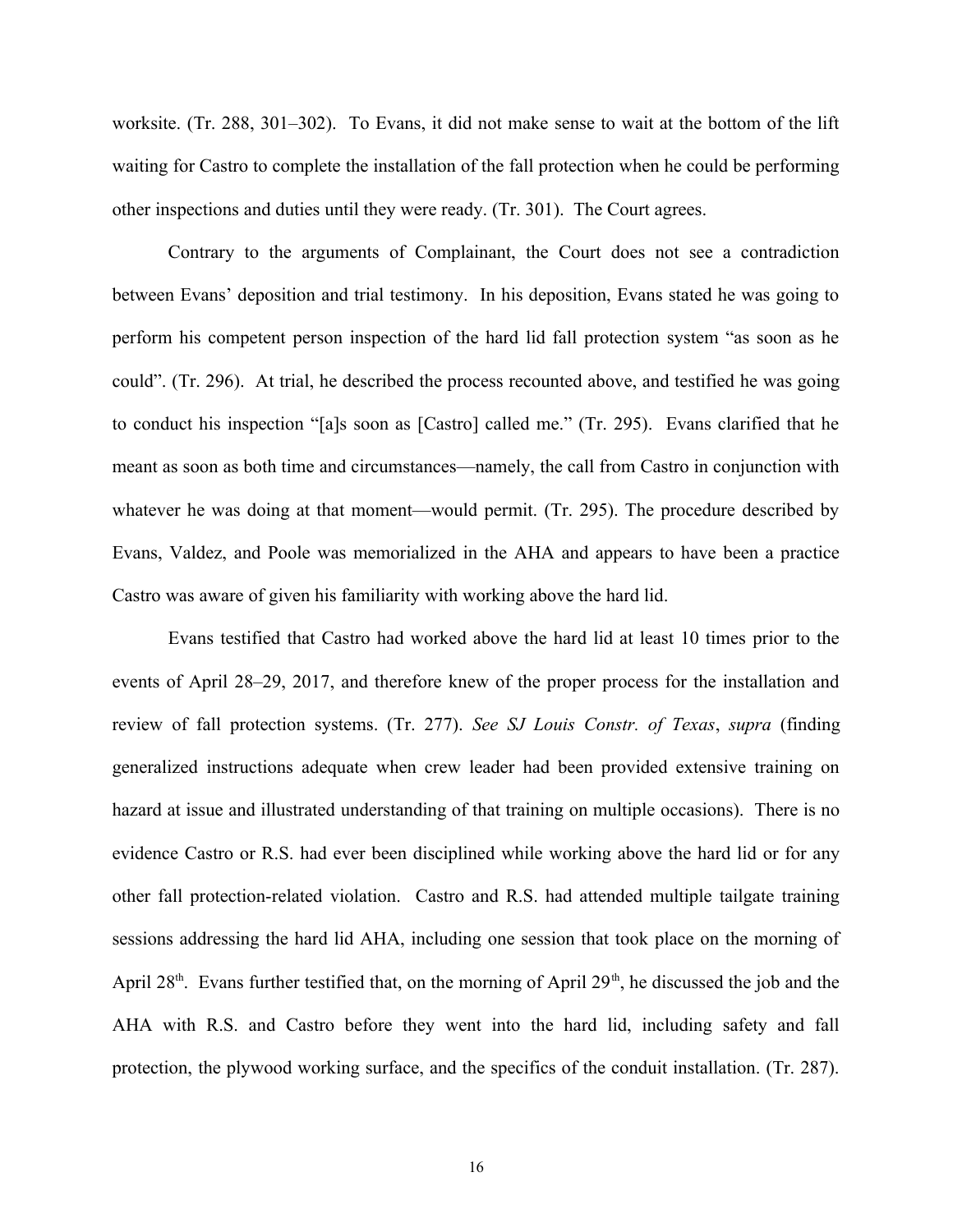The Court finds Respondent's process of inspection, as written in the AHA and carried out in practice, demonstrated reasonable diligence based on the work involved.

For similar reasons, the Court rejects Complainant's claim that Respondent should have known Castro exited the scissor lift for five minutes on April  $28<sup>th</sup>$  while inappropriately connecting his lanyard. *See LJC Dismantling Corp.*, 24 BNA OSHC 1478, (No. 08-1318, 2014) (finding condition was not present long enough to establish constructive knowledge when employee had been properly trained, workday was only two hours old, foremen were on a different floor, and employee had not finished making preparations to do work). There was no indication that a foreman was in the area, let alone in a position to see that Castro had wrapped his lanyard around a beam and back on to itself. Second, Castro was only instructed to stage material for the next day, which did not require exiting the scissor lift and, therefore, did not require a competent person inspection per the AHA. Finally, Respondent provided training that morning on the proper use of fall protection above the hard lid, which both Castro and R.S. attended.

Respondent had a thorough inspection regime on the San Manuel project. In addition to their own required inspections, the general contractor (Penta) required Respondent to perform both weekly inspections and daily checklists in each work area. (Tr. 253, 285; Ex. R-34). The daily checklists, according to Evans, were like a scaled down version of their own AHA. (Tr. 285). The checklists were designed to identify hazards and make crew members aware of their surroundings prior to beginning a job. (Tr. 228, 285). Once filled out, each member of the crew reviewed and signed the checklist. (Tr. 285; Ex. R-34). R.S. and Castro filled out one of these checklists for their work above the hard lid on April 29<sup>th</sup>. (Tr. 286–87). Similarly Respondent's foremen performed weekly site inspections, which were also documented. (Tr. 253–54; Ex. R-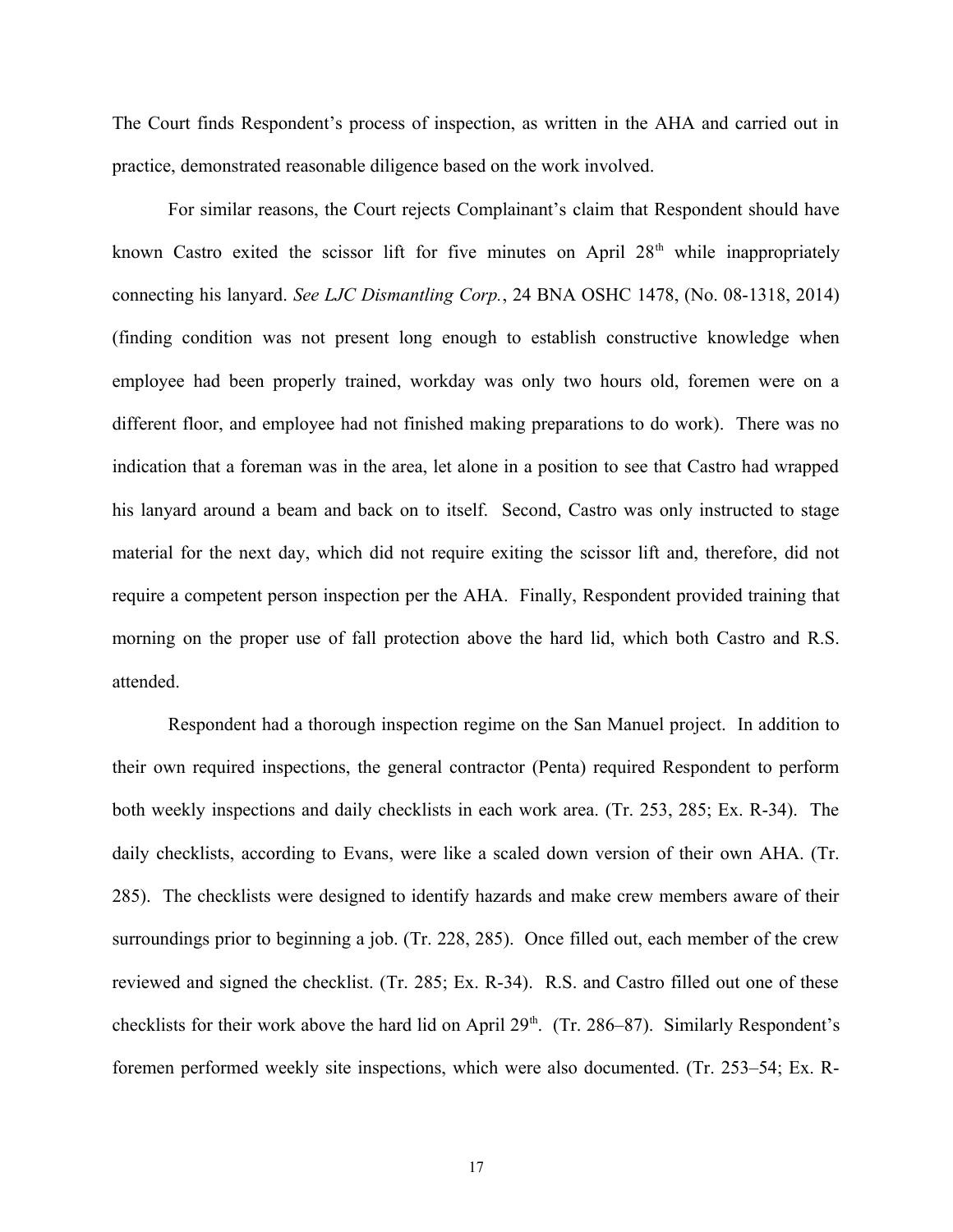31). With respect to the San Manuel Casino project, the Court finds Respondent's inspection regime was thorough and responsive to the hazards present at the worksite. This factor weighs in favor of Respondent.

# Disciplinary Program

Constructive knowledge often hinges on an examination of how (or whether) the cited employer executed its disciplinary policy. *See Florida Gas Contractors, Inc.*, 2019 WL 995716 at \*9 (No. 14-0948, 2019) (finding employer failed to enforce safety rules because employer only had one documented record of written discipline, failed to document any instance of verbal discipline, and did not discipline when audits uncovered violations). In some cases, employers have a "paper policy" but fail to implement the necessary measures to make that policy effective. *Rawson Contractors, Inc.*, 20 BNA OSHC 1078 (No. 99-0018, 2003) (rejecting employee misconduct defense when employer had a written program but could not provide corroborating evidence that employees were ever disciplined). However, when an employer provides evidence of a policy and substantiates its effectiveness through the introduction of documented disciplinary actions and corrective training, the Commission typically finds such a program to be adequate. *See SJ Louis*, *supra* (finding disciplinary program effective where, even though log failed to show specific disciplinary actions related to a particular hazard past 2009, the log showed a progressive policy for all safety violations); *American Eng'g & Dev. Corp.*, 23 BNA OSHC 2093 (No. 10-0359, 2012) (finding a single instance of delayed discipline insufficient to find employer failed to enforce rules when: (1) employer had progressive program; (2) issued 50–70 warnings, suspensions, and terminations in year before incident; and (3) multiple warning notices resulted in further discipline, including suspension).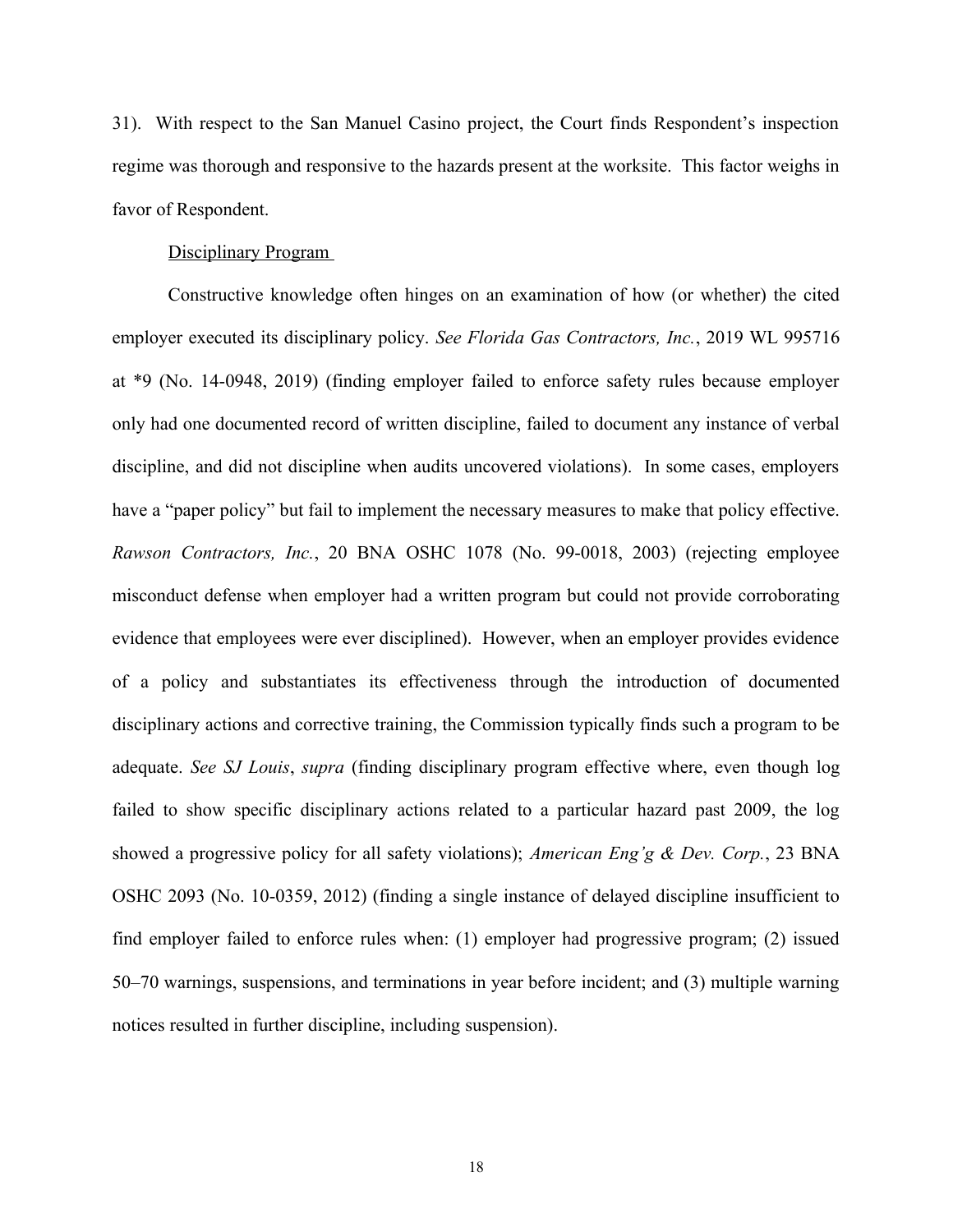Respondent falls into the latter category of employer. Not only did Respondent have a thorough and progressive policy, but it also took disciplinary action according to the requirements of the policy. (Ex. C-39 at p. 30, C-38 at p.15, C-42 to C-46). In the exhibits introduced by Respondent, the Court identified multiple fall-protection-related Corrective Action Notices (CANs) issued by Respondent in the years leading up to the incident at issue here.<sup>[7](#page-18-0)</sup> (Ex. R-41, R-42). In some instances, the CANs were the first written notification of an employee's violation of safety rules; however, in at least two of them, the employee was on their final notice for repeated violations of fall protection rules. (Ex. R-41 at Berg 1015, 1008). In this case, Castro, Chancellor, Evans, and Valdez were all later suspended for three days for their involvement in these fall protection violations above the hard lid. $<sup>8</sup>$  $<sup>8</sup>$  $<sup>8</sup>$  The Commission has noted</sup> that delayed discipline for a disputed violation does not necessarily indicate lax discipline; rather, such actions must be viewed against the backdrop of the employer's disciplinary program as a whole. As described at length above, the Court finds Respondent's program to be thorough and well-implemented.

Based on the foregoing, the Court finds Complainant failed to establish Respondent knew or, with the exercise of reasonable diligence, could have known of the violative conditions. The April  $27<sup>th</sup>$  purported "near miss" was not a fall protection violation, and therefore, does not contribute to Complainant's constructive knowledge argument. The April  $28<sup>th</sup>$  incident lasted for five minutes, above the ceiling, out of plain view of any supervisor, and was only discovered during interviews relating to the April 29<sup>th</sup> accident. Respondent had clear policies and rules to address violations, required supervisors to monitor and inspect for compliance, and implemented

<span id="page-18-0"></span><sup>7</sup> . Many disciplinary notices were for non-safety related violations, such as attendance. These did not play a role in the Court's decision; though it is notable that, even in the realm of conduct violations, Respondent seemed consistent in its application of progressive discipline. (Ex. R-43)

<span id="page-18-1"></span><sup>8</sup> . A CAN was drafted for R.S.; however, because he has not returned to work, the notice has not been issued. (Tr. 184; Ex. C-46). Perry was verbally disciplined for working above the hard lid without permission. (Tr. 170).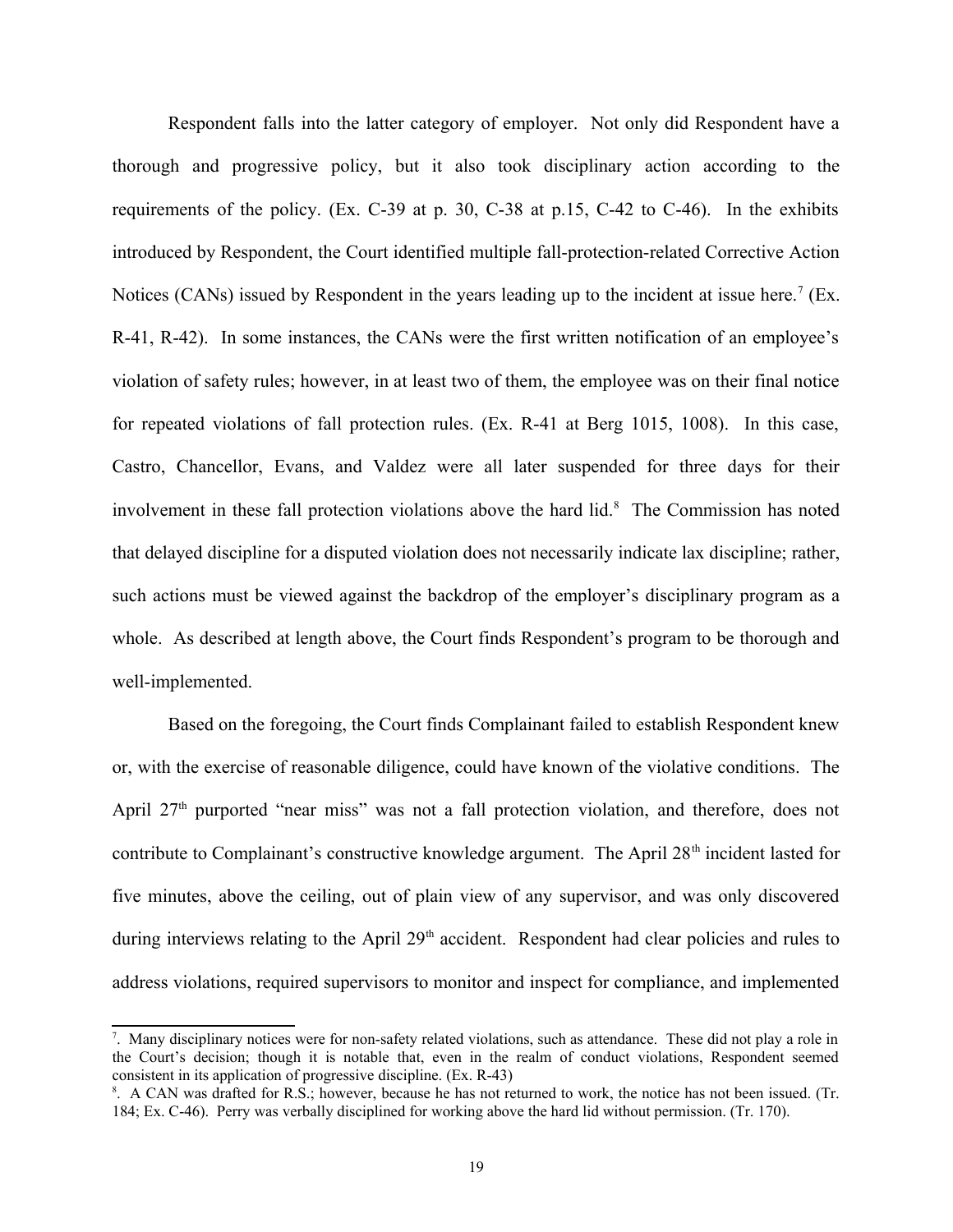discipline when rule violations were discovered. As such, the Court finds Complainant failed to prove that Respondent did not act with reasonable diligence to discover the fall protection violations alleged in this case. Accordingly, Citation 1, Items 1a, 1b, and 2 will be VACATED.

# Citation 2, Item 1

Complainant alleged an other-than-serious violation of the Act in Citation 2, Item 1 as

follows:

29 CFR 1904.29(b) $(1)$ : A log of all recordable work-related injuries and illnesses (OSHA form 300 or equivalent) was not completed in the detail as required by the regulation:

San Manuel Casino project: The description of an injury that occurred on April 29, 2017, was not completed in detail on the OSHA Form 300. The location of the event was not recorded and the injury was described as "Multiple injuries: Body Systems and Multiple Body Systems" when fractures resulted from a fall event.

#### *Citation and Notification of Penalty* at 8.

The requirements of the cited standard are simple: "You must enter information about your business at the top of the OSHA 300 Log, enter a one or two line description for each recordable injury or illness and summarize the information on the OSHA 300A at the end of the year." 29 C.F.R. § 1904.29(b)(1). Section 1904.29(a) requires an employer to use an OSHA 300, OSHA 300A, and OSHA 301 forms or their functional equivalent. *See* 29 C.F.R. § 1904.29(a). An "equivalent form", according to the Act is "one that has the same information, is as readable and understandable, and is completed using the same instructions as the OSHA form it replaces." 29 C.F.R. §§ 1904.29(a), (b)(4). In this item, Complainant contends Respondent was in violation because it did not include the full description for R.S.'s injury as indicated at the top of the OSHA 300 form, which requires three separate pieces of required information: (1) injury or illness, (2) parts of body affected, and (3) the object or substance causing the injury or illness. As noted in the violation description, Respondent did not indicate the specific injury suffered, the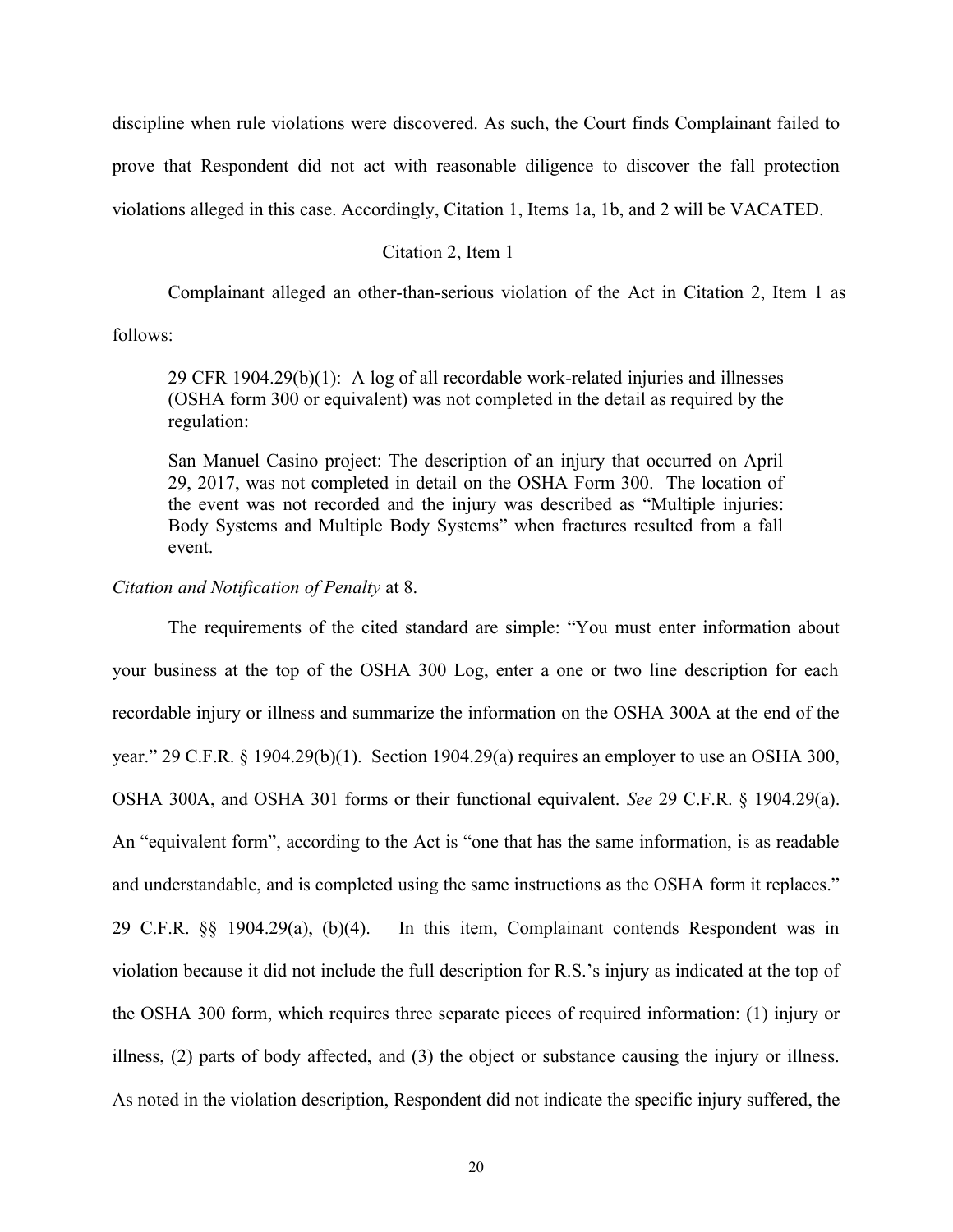part of the body affected, nor the object causing the injury. Instead, Respondent's form only reported a general summary: "Multiple Injuries" to "Multiple Body Systems". (Ex. C-4). This did not comply with the requirements of the standard. Thus, Complainant established a *prima facie* violation of the cited regulation.<sup>[9](#page-20-0)</sup>

Respondent does not dispute that it violated the standard; however, it has requested a 25% reduction in Complainant's proposed penalty for good faith, which is consistent with the maximum discount Complainant can give under its Field Operations Manual. *See* OSHA Field Operations Manual, CPL-02-00-160 at 6-6 (August 2, 2016). Respondent premised this request on the fact that it had a written safety and health plan that was thorough and consistently enforced. Complainant already provided a 10% reduction for Respondent's history. (Tr. 116; Ex. C-59 at 10).

Pursuant to Section 17(j) of the Act, the Court is required to give due consideration to four criteria: (1) the size of the employer's business, (2) the gravity of the violation, (3) the good faith of the employer, and (4) the employer's prior history of violations. Gravity is the primary consideration and is determined by the number of employees exposed, the duration of the exposure, the precautions taken against injury, and the likelihood of an actual injury. *J.A. Jones Construction Co.*, 15 BNA OSHC 2201 (No. 87-2059, 1993). It is well established that the Commission and its judges conduct *de novo* penalty determinations and have full discretion to assess penalties based on the facts of each case and the applicable statutory criteria. *Valdak Corp*., 17 BNA OSHC 1135 (No. 93-0239, 1995); *Allied Structural Steel*, 2 BNA OSHC 1457 (No. 1681, 1975).

<span id="page-20-0"></span><sup>9</sup> . As noted by Complainant, employee access to a hazard is not an element of Complainant's burden for a recordkeeping violation. *See Gen. Dynamics. Corp.*, 15 BNA OSHC 2122, 2132 n.17 (No. 87-1195, 1993). Further, the records were in Respondent's possession, and Respondent was obligated to maintain them. As such, Respondent knew or, at the very least, could have known the accident and injury records were deficient.